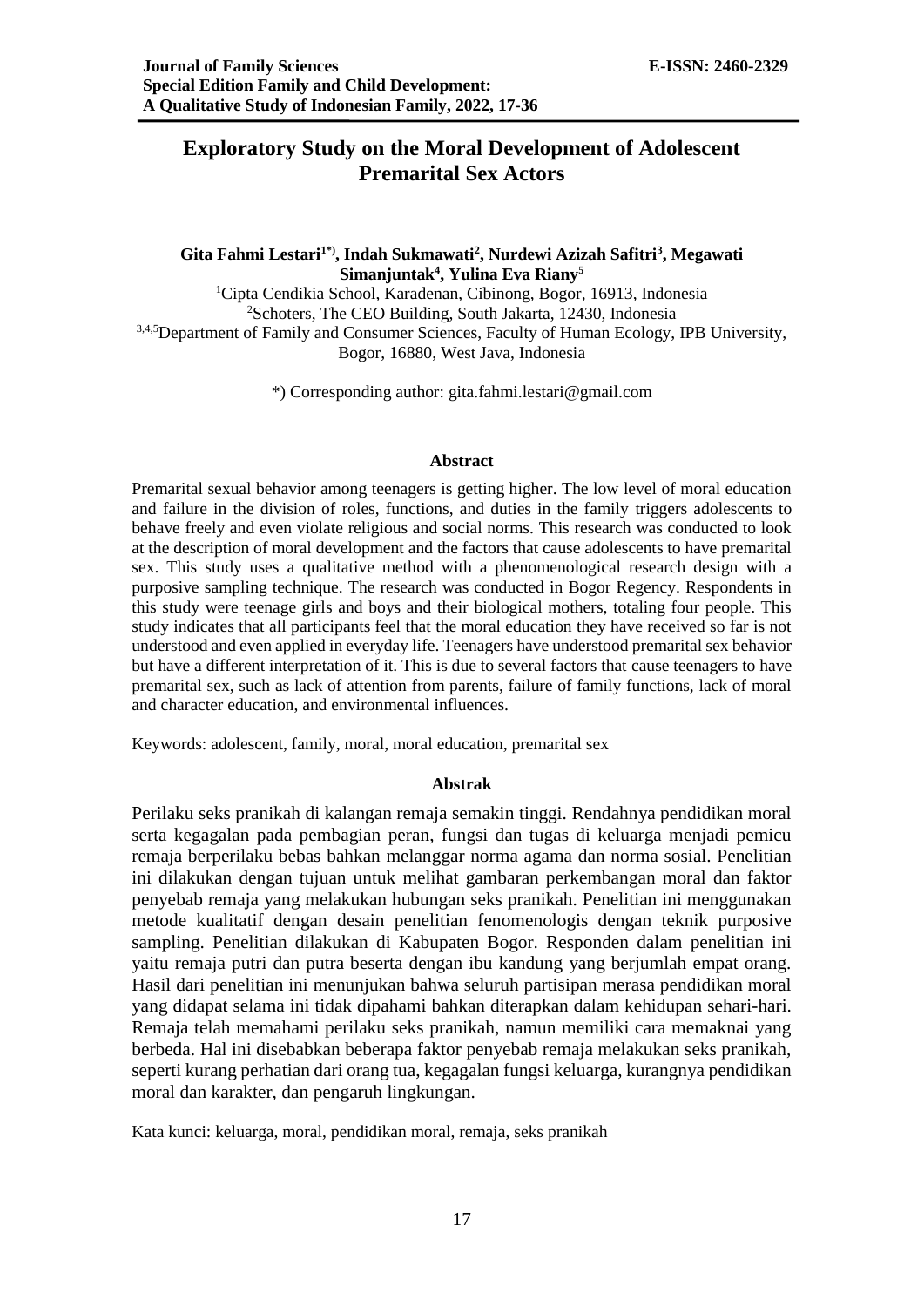#### **Introduction**

The phenomenon of adolescent life can be seen from the interest and motivation of adolescents. According to Sarwono (2006), sexual behavior is driven by sexual desire with the opposite sex or with oneself. There are various forms of sexual behavior, from feelings of attraction to behavior, making out, and having sex. The Indonesian Demographic and Health Survey (IDHS) 2012 showed that the number of young men aged 15-19 years who had had sexual intercourse was 4.5 percent, while those aged 20- 24 years were 14.6 percent. This figure decreased slightly in the 2017 IDHS, where male adolescents aged 15-19 years were at 3.6 percent and aged 20-24 years were around 14.0 percent. There are various reasons for men to have relationships. The three biggest reasons are loving each other with 46.1 percent, curiosity/curiosity as much as 34 percent, and it just happens as much as 15.4 percent (BKKBN, 2018).

According to Bourgeois and Wolfish (1994), adolescents begin to feel the sex drive in themselves; for example, there is an interest in other people and the desire to get sexual satisfaction. Various dynamics that occur, such as the development of reproductive organs that are increasingly mature, can be factors that influence the psychological development of adolescents who begin to like the opposite sex (Ramadhani & Retnowati, 2013). This feeling of attraction can increase to a higher feeling, namely romantic love, an overflow of desire for someone or people who are often called falling in love. In general, attraction to this type then continues with courtship, and ironically many have had premarital sex. Sexual intercourse by adolescents will pose many negative risks such as the risk of sexually transmitted (Kesetyaningsih, Ana, & Sri, 2015), unwanted pregnancy at an early age (Herawati & Marlina, 2007), and moral damage (Winurini, 2019).

Advances and technological developments are also considered to have contributed to free sex behavior (Rumini & Sundari, 2004). Children and teenagers easily access pornographic sites through their gadgets, tabs and iPads (Indrijati, 2017). The impact of pornography is so terrible that it can cause the same brain damage as when you get into a driving accident. Pornography also encourages teenagers to satisfy their lusts through rape or casual sex. According to Fayumi and Agus in Rachman (2014), stated that during this transition period, adolescents experience uncertainty and uncertainty, and get lots of temptations or pulls to do bad and unclear actions.

Adolescents are risk-takers or individuals who like to carry out risky behavior, so for teenagers, free sex is something challenging (Ningrum, 2015). In addition, the influence of the social environment also can increase the risk of adolescents engaging in premarital sex, as in the results of Qomarasari's (2015) research, the majority of adolescents, by 53.6 percent, are influenced by the role of peers. Statistically, 29.1 percent of adolescents have the role of friends. Weaker peers tend to engage in more sexual behavior. Teenagers think that free sex is a challenging thing, an example of risk-taking behavior. In addition, a bad environment and friends also cause teenagers to fall into free sex behavior (Qomarasari, 2015). In addition, adolescents with low self-control are easily swayed, so they are quickly influenced by negative things when hanging out (Ulwan, 2012).

Adolescents' ability to think in the moral dimension (moral reasoning) develops because they begin to see discrepancies and imbalances between their beliefs and the reality around them (Lickona, 1978). Teenagers need to question and reconstruct the mindset with a new "reality." This change often underlies the attitude of "rebellion" of adolescents towards regulations or authorities that have been unanimously accepted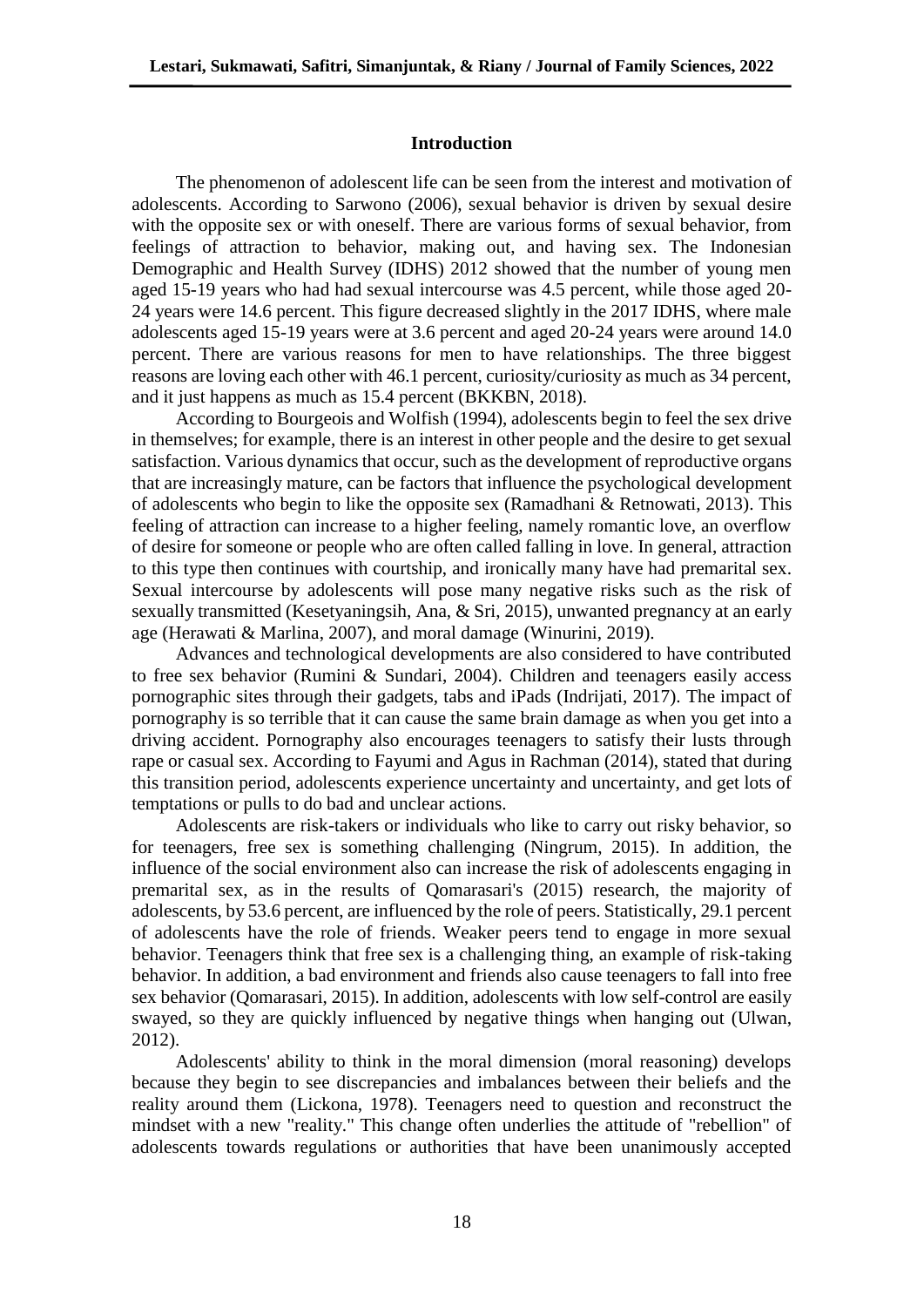(Smith, 1977). Lickona (1976), suggests that morals are values embedded in individuals towards behavior often carried out by good or bad individuals related to society. Individual moral reasoning affects feelings of regret and guilt. Individuals who are aware and know that the behavior they have done is wrong but because they feel that they have already entered into the behavior cannot avoid and repeat it and individuals who lack control and are responsible for their behavior (Ningrum, 2015).

The phenomenon or behavior of premarital sex is an act related to morals, and to get there, one needs to go through a phase of inner turmoil in moral reasoning. Moral reasoning can occur because of accepting moral values from the social environment such as family, school, and religious groups, which are processed through reasoning, stored in mind and applied in behavior (Lickona, 1976). Based on the above, the morality of an individual can be a significant factor in deviant behaviors that occur in his life, including premarital sexual behavior. The moral is the basis in premarital sex behavior, which affects the high and low value of an attitude of influence on the behavior of not doing things contrary to society's views (Mulyadi, 2018).

Referring to the explanation above, research on the description of moral development and the impact of premarital sex behavior by adolescents is interesting to study. The novelty of this study from previous studies lies in research on the description of the behavior of adolescents who have premarital sex in terms of the moral values held, including the impacts that arise in the stages of adolescent moral development. Therefore, this study examines and analyzes the knowledge, attitudes, behavior, factors that influence premarital sex behavior and their impact on adolescents who have premarital sex.

#### **Methods**

#### **Participants**

The research method used in this study is qualitative. Qualitative research is objectspecific research that cannot be studied statistically or quantitatively (Ghony & Almanshur, 2014). This qualitative research method is a research method that seeks to understand human or social problems by creating a comprehensive picture presented in words, reporting detailed problems from information sources, and carried out in a natural setting (Gunawan, 2013). The location of this research is a vocational high school in Bogor Regency, West Java. The sampling technique used in this study was nonprobability sampling using purposive sampling. Four people participated in this study. The four people in this study included two adolescents (one boy and one girl) aged 16 to 19 who had had premarital sex and the two biological mothers of these teenagers. Before conducting interviews, researchers carried out several procedures, such as using informed consent to obtain the willingness and consent of research participants. The consideration for selecting participants was to see how the children and their primary caregivers, namely the mother, interpreted premarital sex by their children.

#### **Measurement**

Analytical studies are sampling by detailing the specifics in a unique case, not for a generalization but for collecting as much information as possible can be divided into two, individual analytical studies and group analysis studies (Moleong, 2019). The unit of analysis used in this study is an individual analysis because it wants to know how the description of moral development impacts each respondent who has had premarital sex.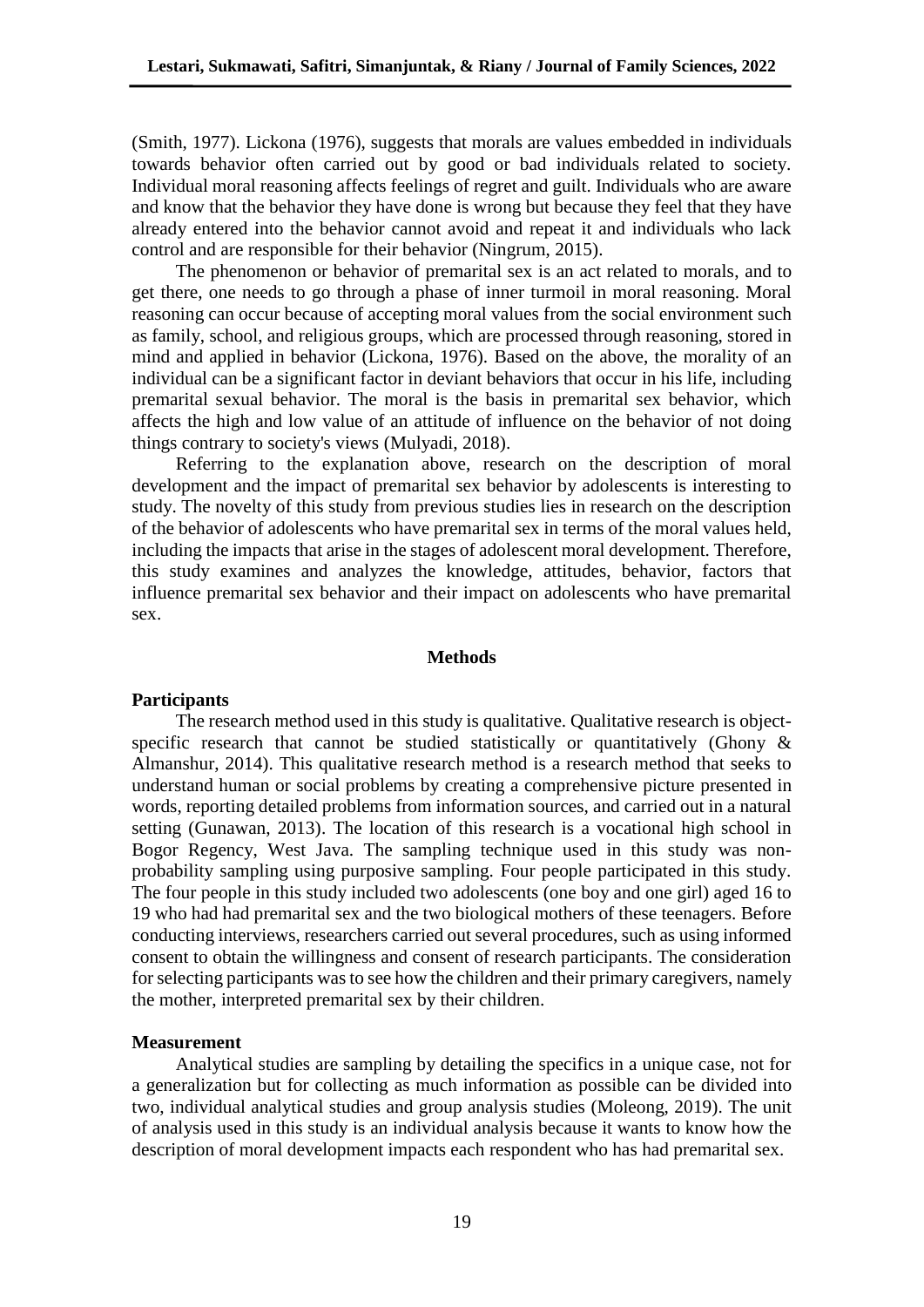Data collection techniques in this study were used to interview and observation techniques. The data collection method used in this research is semi-structured interviews. This type of interview is included in the in-depth interview category, which in its implementation is freer when compared to structured interviews. Interviews still use interview guidelines that contain questions, but the interviewer can ask questions freely or not according to the order of questions that have been made (Satori & Komariah, 2009). The second data collection technique is an observation by Satori & Komariah (2009) is the observation of an object under study either directly or indirectly to obtain data that must be collected in the research Through observation, the respondent's physical appearance, emotional expression, speech, body language, and other non-verbal aspects can be seen during the data collection process. All observations will be recorded in the notes field written after the complete interview process.

# **Analysis**

This study uses the analytical technique of (Strauss & Corbin, 2003). This analysis technique is divided into open coding, axial coding, and selective coding. In the open coding stage, details, testing, comparisons, conceptualization, and categorization of written data from verbatim and field notes are carried out to look for all possible meanings that arise. This open coding process includes transcription, labeling phenomena, finding and naming categories, and compiling categories based on their characteristics and dimensions. In the axial coding stage, the researcher links categories based on the findings obtained at the open coding stage. Categories are grouped into major themes in the selective coding stage, including linking the core category to other categories. Elimination or reduction of categories that do not answer the focus of research. The next step is to write down the results of the categories, which are then linked to previous research.

According to Moleong (2019), in qualitative research, the findings can be valid if there is no difference between what is reported by the researcher and what actually happened to the object under study. In this study, the data credibility test was carried out using the following triangulation methods. Triangulation is a technique for checking the validity of data that uses something else. There are three types of triangulations, namely:

a. Source Triangulation Source

Triangulation is used to test the credibility of the data by checking the data obtained from several sources. Source triangulation in this study was carried out by taking information from *significant others* from each research respondent. In this study, triangulation of sources was carried out by interviewing the research respondents' counseling guidance teachers and friends.

b. Triangulation Technique

The triangulation technique is used to test the credibility of the data, which is done by checking the data to the same source with different techniques. Triangulation techniques in this study were carried out through observation and interviews. In this study, technical triangulation was carried out to see if there were similarities between what was said by the respondent and the expression shown by the respondent.

c. Time Triangulation Time Triangulation is carried out to test the credibility of the data, which can be done by checking carried out in different times and situations. In this study, time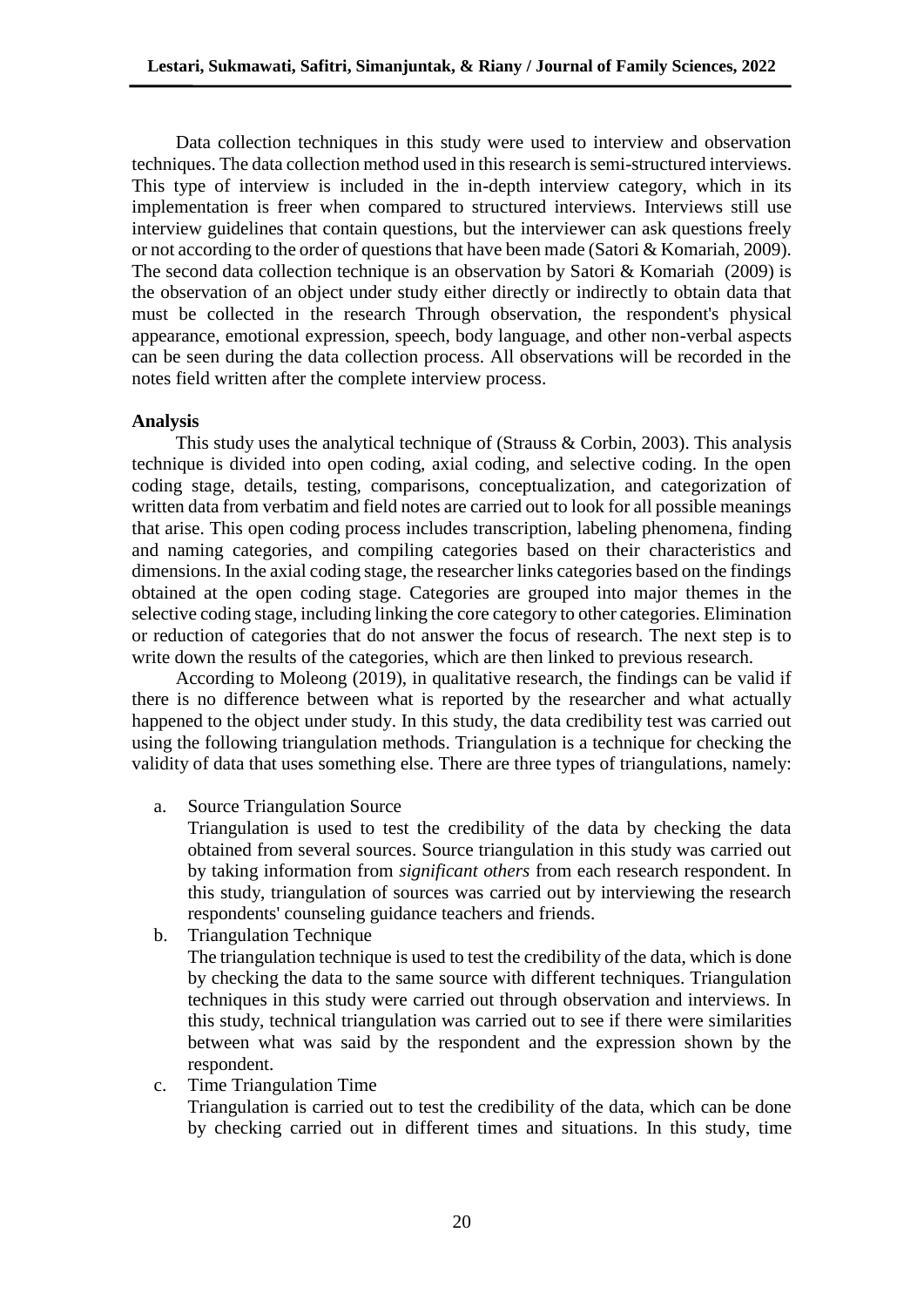triangulation was carried out to see the consistency of respondents in conveying something in different periods.

## **Findings**

Four participants became the data source in this study, namely two teenagers who had had premarital sex and two of the teenagers' biological mothers. Furthermore, the first teenager will be referred to as P1, the second teenager is referred to as P2, the biological mother of the first teenager is referred to as P3, and the second teenager's biological mother is referred to as P4. Based on the interviews and observations, here are five things that focus on this research which will be described as follows.

# **Knowledge of Premarital Sex Behavior**

Interview results showed that participants understood what premarital sex was. However, each participant's understanding is different. Participant P1 defined premarital sex as follows:

| Transcription                                                                                                                                                                                                                                                              | Open & Selective Coding                                                                                                       |                                                                             |
|----------------------------------------------------------------------------------------------------------------------------------------------------------------------------------------------------------------------------------------------------------------------------|-------------------------------------------------------------------------------------------------------------------------------|-----------------------------------------------------------------------------|
|                                                                                                                                                                                                                                                                            | Theme                                                                                                                         | Category                                                                    |
| $(P1)$ :<br>"Premarital sexual behavior is sexual intercourse"<br>carried out by those who are not married"                                                                                                                                                                | Knowledge<br>about<br>premarital sex behavior                                                                                 | Knowledge<br>about<br>premarital<br>sex<br>behavior                         |
| $(P2)$ :<br>"Premarital sexual behavior is sexual activity<br>carried out by both men and women. For me it's<br>natural, because each one really needs each other,<br>and this can also be linked to mutual love."                                                         | Knowledge<br>about<br>premarital sex behavior<br>The attitude of accepting<br>premarital<br>sexual<br>behavior in adolescents | Knowledge<br>about<br>premarital<br>sex<br>behavior                         |
| $(P3)$ :<br>"Pre-marital sex behavior occurs because of<br>negligent parental control and supervision and<br>does not provide strict supervision of children,<br>there are times when I am close to my children but<br>there are times when I do not pay much attention to | Knowledge<br>about<br>premarital<br>sexual<br>behavior in adolescents                                                         | about<br>Knowledge<br>premarital<br>sexual<br>behavior<br>in<br>adolescents |
| the condition of my children because of work and<br>the wrong friendship environment"                                                                                                                                                                                      | Parenting for teenagers                                                                                                       | Parenting<br>for<br>adolescents<br>and<br>sex<br>education in the family    |

|  | Table 1. Coding knowledge about premarital sex behavior |  |
|--|---------------------------------------------------------|--|
|  |                                                         |  |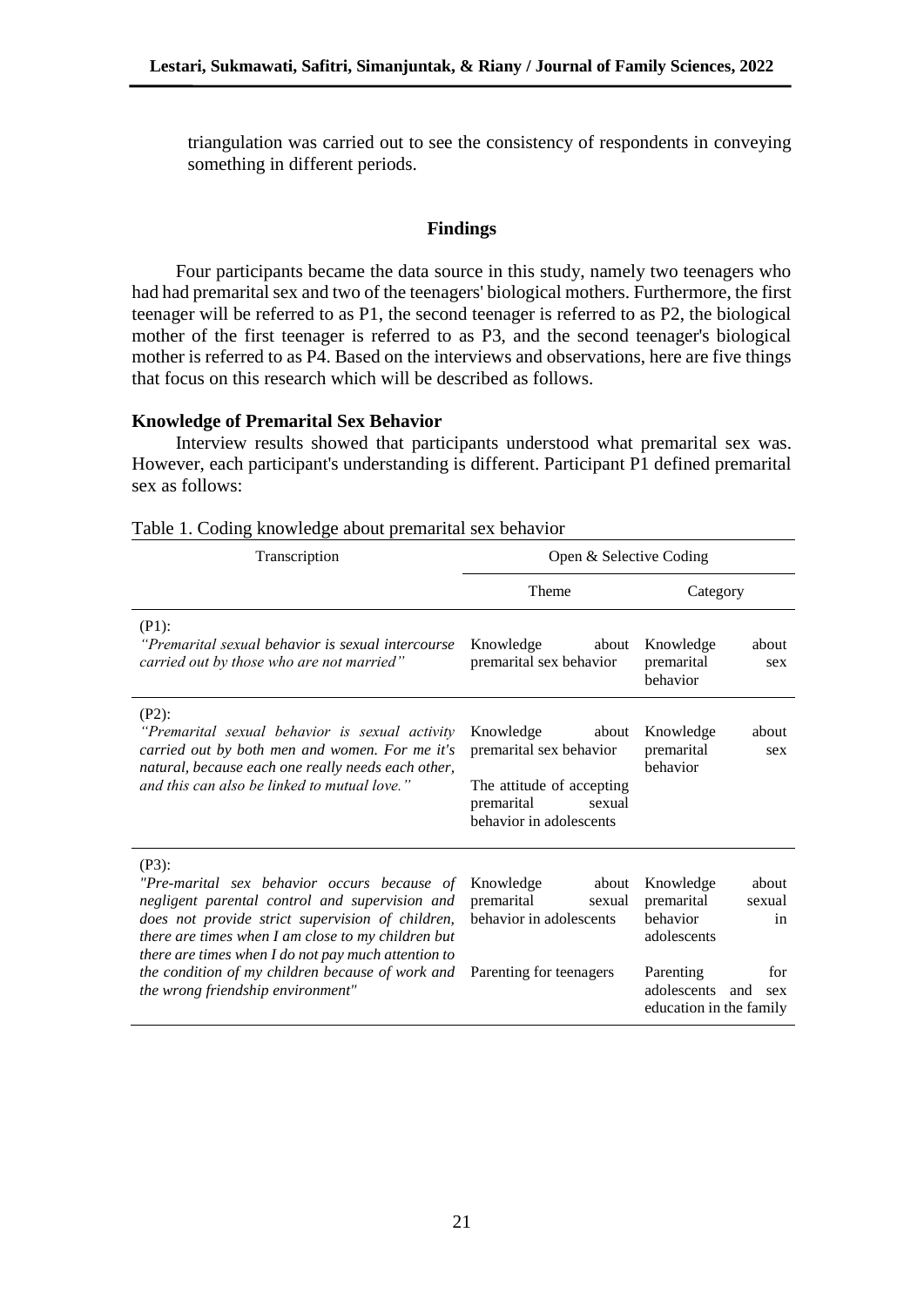| Transcription                                                                                                                                                                                                                                                                     | Open & Selective Coding                                                                          |                                                                             |  |  |
|-----------------------------------------------------------------------------------------------------------------------------------------------------------------------------------------------------------------------------------------------------------------------------------|--------------------------------------------------------------------------------------------------|-----------------------------------------------------------------------------|--|--|
|                                                                                                                                                                                                                                                                                   | Theme                                                                                            | Category                                                                    |  |  |
| $(P4)$ :<br>" Pre-marital sex behavior is carried out because<br>it is consensual and both teenagers understand<br>what sex is and are curious, this is because parents<br>do not strictly control the friendship and behavior<br>of children outside because of limited time and | Knowledge<br>about<br>premarital<br>sexual<br>behavior in adolescents<br>Parenting for teenagers | Knowledge<br>about<br>premarital<br>sexual<br>behavior<br>in<br>adolescents |  |  |
| energy, and teenagers do not feel comfortable just<br>being at home. It's wrong if too restrained<br>children can be wild but given freedom is also wild                                                                                                                          |                                                                                                  | Parenting<br>for<br>adolescents<br>and<br>sex<br>education in the family    |  |  |

Table 1. Coding knowledge about premarital sex behavior (cont…)

#### **Adolescent Attitudes to Premarital Sex Behavior Sex**

Outside of marriage shows a lack of responsibility and creates new problems that cause physical and psychosocial disorders in humans. The danger of abortion is the spread of sexually transmitted diseases, the destruction of marriage, and the unclear lineage. Family life colored by secularistic values and freedom will only destroy the family order and give birth to the farthest generation from the foundations of religion.

Adolescent attitudes towards premarital sexual behavior based on the results obtained from P1 and P2 are accepting attitudes towards premarital sex behavior. Participants consider premarital sex behavior as a form of love, so it is difficult to refuse the partner's invitation to have premarital sex. Nevertheless, participants also felt sorry after having premarital sex with their partners. P1 and P2 expressed their opinions as follows:

| Transcription                                                                                                                                                                                                                    | Open & Selective Coding                                              |                                                                |  |
|----------------------------------------------------------------------------------------------------------------------------------------------------------------------------------------------------------------------------------|----------------------------------------------------------------------|----------------------------------------------------------------|--|
|                                                                                                                                                                                                                                  | Theme                                                                | Category                                                       |  |
| $(P1)$ :<br>"I had premarital sex because I really love my<br>boyfriend, even though I know this is wrong but<br>when I'm with him it's hard to refuse his invitation.<br>In the end I regretted it and realized that what I did | Attitude (pro) to accept<br>premarital sex behavior<br>Feeling sorry | Accepting attitude (pro)<br>towards premarital sex<br>behavior |  |
| was unacceptable and could bring disgrace to my<br>family. I also realized that my boyfriend didn't love Hard to refuse<br>me, he was just using me."                                                                            |                                                                      | Emotion regulation is<br>still developing                      |  |

Table 2. Coding of adolescent attitudes towards premarital sex behavior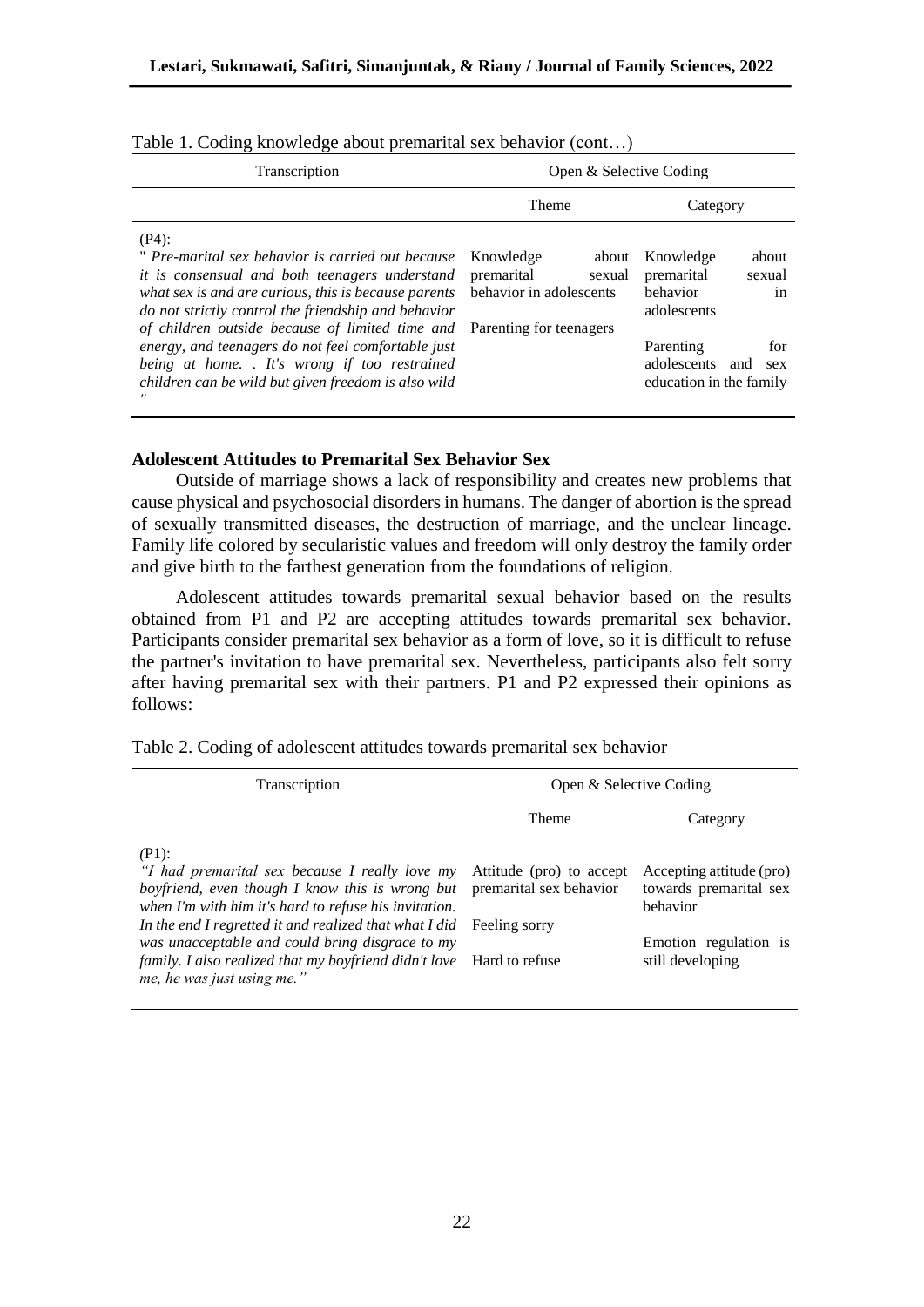| Transcription                                                                                                                                                                                  | Open & Selective Coding             |                                                            |  |
|------------------------------------------------------------------------------------------------------------------------------------------------------------------------------------------------|-------------------------------------|------------------------------------------------------------|--|
|                                                                                                                                                                                                | Theme                               | Category                                                   |  |
| $(P2)$ :<br>"For me, it's natural, as a form of mutual love for Attitude (pro) to accept<br>each partner. But there is a feeling of regret<br>because I have used my boyfriend to vent my lust | premarital sex behavior             | Attitude (pro) to accept<br>premarital<br>sex<br>behavior. |  |
| but I also can't control my lust"                                                                                                                                                              | Feeling sorry<br>Expression of love | Emotion regulation is<br>still developing                  |  |

| Table 2. Coding of adolescent attitudes towards premarital sex behavior (cont) |  |  |  |  |  |  |  |  |  |
|--------------------------------------------------------------------------------|--|--|--|--|--|--|--|--|--|
|--------------------------------------------------------------------------------|--|--|--|--|--|--|--|--|--|

# **Premarital Sexual Behavior among Teenagers**

Based on interviews with participants regarding premarital sex behavior in adolescents, adolescent participants (P1 and P2) revealed that they had premarital sex at home in a quiet situation, and no one was around. When having premarital sex, participants said that their partners did not use safety devices or condoms. In addition, P1 revealed that sometimes they feel worried about getting pregnant if their menstruation is late.

|  | Table 3. Coding of premarital sexual behavior |  |
|--|-----------------------------------------------|--|
|  |                                               |  |

| Transcription                                                                                                                                                                                                                                                                                                                             | Open & Selective Coding                                                                                                                                                            |                                                                                                        |  |  |
|-------------------------------------------------------------------------------------------------------------------------------------------------------------------------------------------------------------------------------------------------------------------------------------------------------------------------------------------|------------------------------------------------------------------------------------------------------------------------------------------------------------------------------------|--------------------------------------------------------------------------------------------------------|--|--|
|                                                                                                                                                                                                                                                                                                                                           | <b>Theme</b>                                                                                                                                                                       | Category                                                                                               |  |  |
| $(P1)$ :<br>"The first time I had sex with my boyfriend<br>at our friend's house and at that time no<br>one was around, he took me to my room                                                                                                                                                                                             | Pre-marital sex behavior for<br>the first time                                                                                                                                     | Premarital sexual behavior<br>in adolescents                                                           |  |  |
| and it just happened. After coming home<br>from school at one of my friends' houses,<br>the condition was the same. Every time she<br>did it she didn't wear safety gear and I was<br>worried about getting pregnant because I<br>was late for my period. When my period<br>was late, I told my girlfriend but she<br>seemed scared too." | Feelings of worry because<br>the partner does not use<br>protection (condoms) during<br>intercourse<br>Feeling<br>if<br>unprepared<br>something<br>unwanted<br>(pregnancy) happens | Teenagers' unpreparedness<br>worries<br>and<br>in case<br>of<br>outside<br>of<br>pregnancy<br>marriage |  |  |
| $(P2)$ :<br>"I don't remember when I had premarital<br>sex for the first time, the only thing I<br>remember was that it was with my                                                                                                                                                                                                       | Teenage<br>premarital<br>sex<br>behavior                                                                                                                                           | Teenage<br>premarital<br>sex<br>hehavior                                                               |  |  |
| boyfriend and it was done at my house<br>when my parents weren't at home<br>(working), then every time $I$ changed my<br>partner I got used to having premarital sex                                                                                                                                                                      | Accustomed<br>having<br>to<br>premarital<br>with<br>a<br>sex<br>boyfriend (partner)                                                                                                | Undeveloped<br>moral<br>reasoning<br>due<br>to<br>inappropriate environment<br>and upbringing          |  |  |
| with my partner. new ones, sometimes use<br>condoms every time or not at all"                                                                                                                                                                                                                                                             | Sometimes use protection<br>(condoms) or not                                                                                                                                       |                                                                                                        |  |  |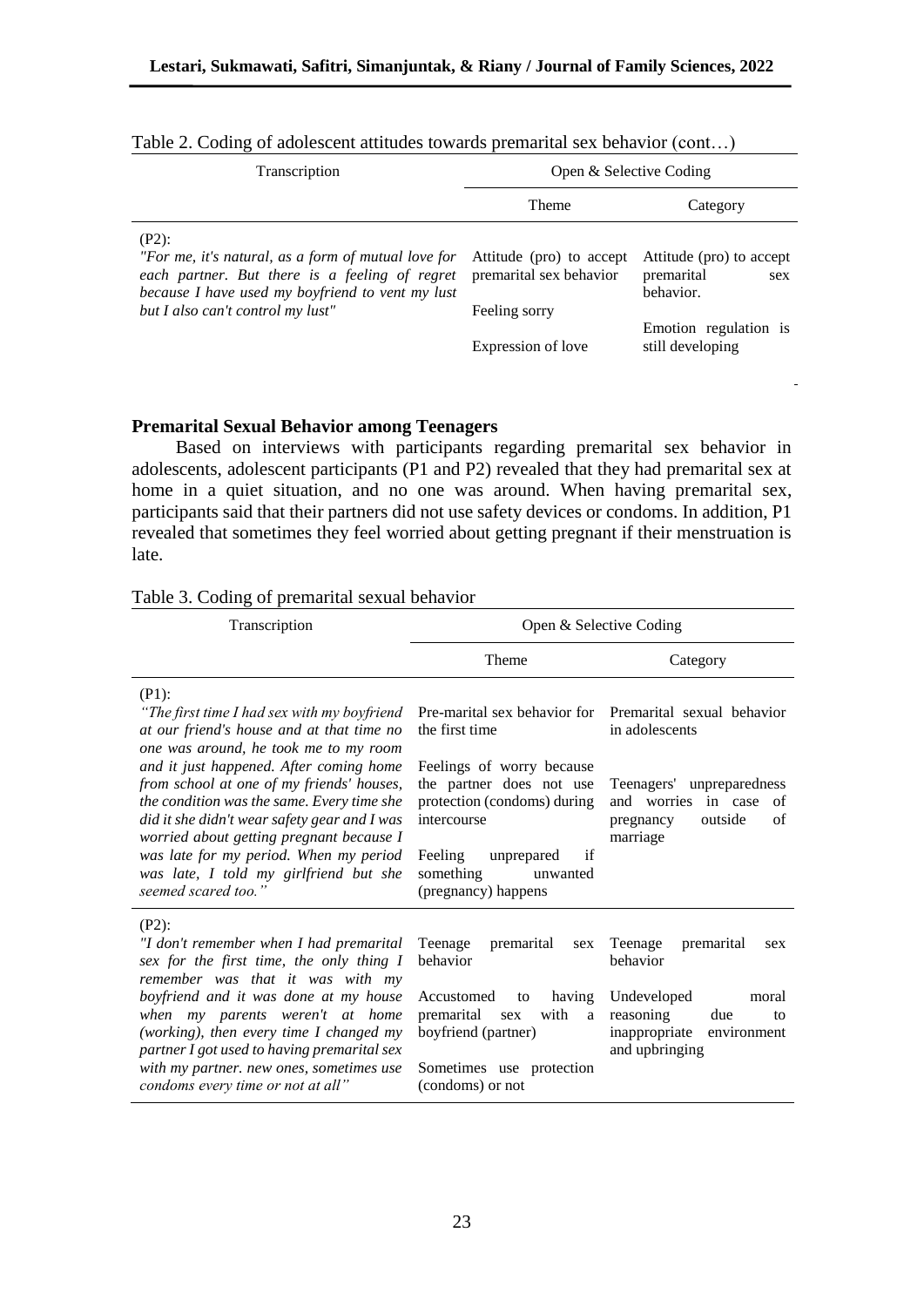| Transcription                                                                                                                                                                                                                                                                                                                                                                                                                                    | Open & Selective Coding                                                                                                                                                                             |                                                                                                                                                              |  |
|--------------------------------------------------------------------------------------------------------------------------------------------------------------------------------------------------------------------------------------------------------------------------------------------------------------------------------------------------------------------------------------------------------------------------------------------------|-----------------------------------------------------------------------------------------------------------------------------------------------------------------------------------------------------|--------------------------------------------------------------------------------------------------------------------------------------------------------------|--|
|                                                                                                                                                                                                                                                                                                                                                                                                                                                  | Theme                                                                                                                                                                                               | Category                                                                                                                                                     |  |
| $(P3)$ :<br>"I am disappointed and surprised to hear<br>that my son is like that (having premarital<br>sex) which I know he is a good child and<br>has never fought his parents. Indeed, this<br>last girlfriend I do not know, I have only<br>heard of my son is close to the opposite sex<br>but not been brought home. It's very sad,<br>but I also realize that my husband and I<br>have shortcomings that have made my<br>child like this." | Feelings of disappointment<br>and shock at the facts<br>received<br>Defense<br>mechanism<br>by<br>denying accepted facts<br>Accept the situation sadly<br>then do some introspection<br>as a parent | The impact of adolescent<br>premarital sexual behavior<br>on the family<br>Psychological process in<br>accepting reality that does<br>not match expectations |  |
| $(P4)$ :<br>"Shocked and disappointed, but what can<br>you do? In the future, we (parents) will be<br>more careful and take care of our children<br>so it doesn't happen again."                                                                                                                                                                                                                                                                 | Feelings of disappointment<br>and shock at the facts<br>received<br>Doing introspection as a<br>parent                                                                                              | The impact of adolescent<br>premarital sexual behavior<br>on the family<br>Psychological process in<br>accepting reality that does<br>not match expectations |  |

| Table 3. Coding of premarital sexual behavior (cont) |  |  |  |  |  |  |
|------------------------------------------------------|--|--|--|--|--|--|
|------------------------------------------------------|--|--|--|--|--|--|

From the parents' point of view, P3 and P4 were shocked and disappointed that they received premarital sex. P3 felt that she could not accept the facts and tried to deny them. Nevertheless, after that, P3 tried to accept the situation sadly and then self-introspection as a parent. Like P3, P4 also felt shocked and disappointed that her child had had premarital sex but was more resigned because it had already happened. After that, P4 selfintrospected as a parent and tried to be more careful.

#### **Factors Causing Premarital Sex Behavior Sex**

Outside of marriage shows a lack of responsibility and creates new problems that cause physical and psychosocial disorders in humans. The danger of abortion, the spread of sexually transmitted diseases, the destruction of the institution of marriage, and the unclear lineage. Disharmonious family life, lack of religious education, and individual attitudes often lead to harmful attitudes and behaviors, especially premarital sex behavior rampant among teenagers.

Based on the results of interviews, it was found that three factors led to premarital sex in adolescents, namely as follows.

#### *Parents' attention*

There are differences in the perception of adolescent respondents with respondents' mothers regarding the attention given and received by respondents. This illustrates that the interaction between mother and child is not dyadic or two-way. The different perceptions each participant conveyed also illustrate the existence of symbols in communication that cannot be appropriately received according to the intent of the sender of the message. From the data that the researchers collected, the results of interviews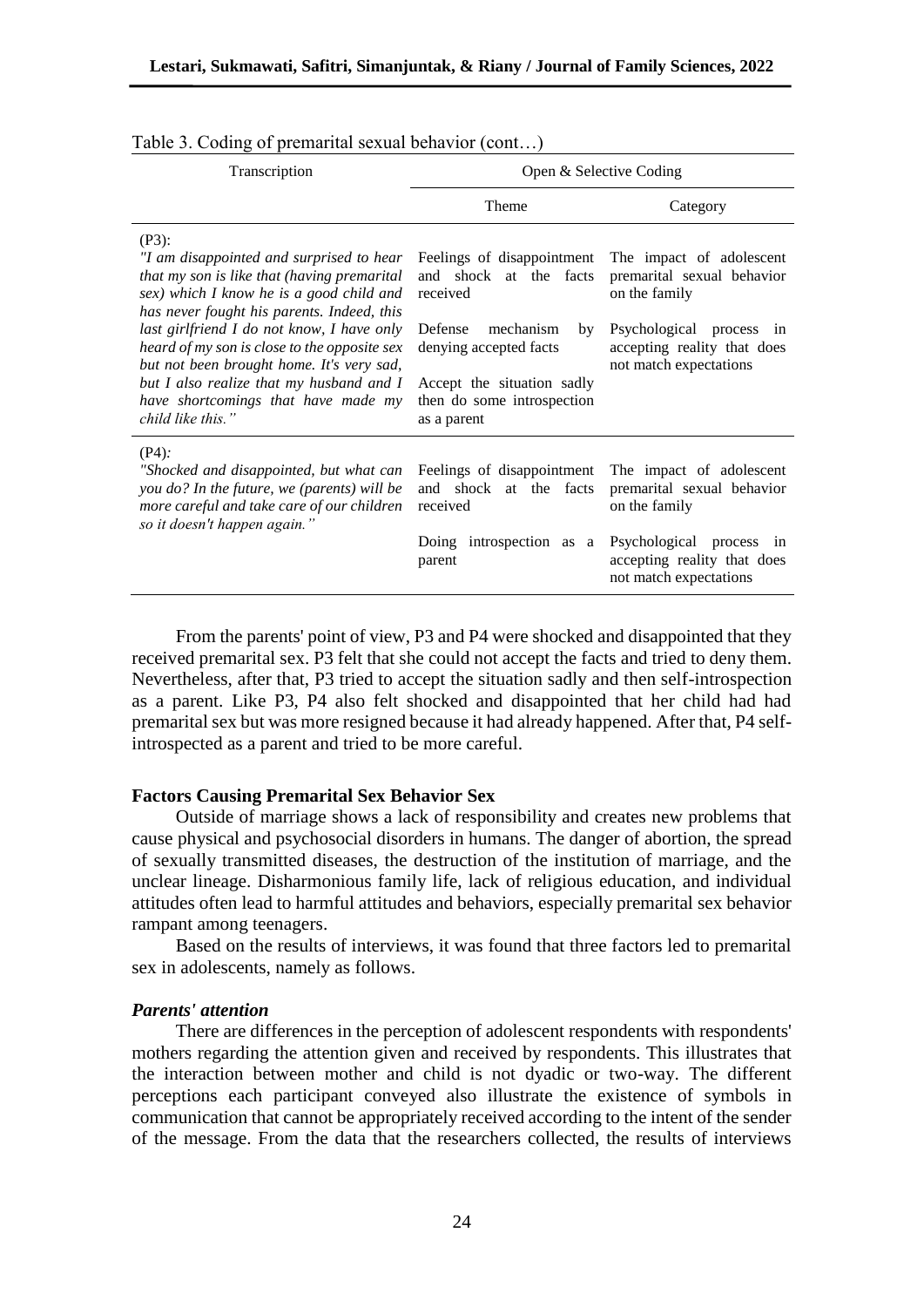regarding parental attention to premarital sex behavior among adolescents were obtained, as expressed by the following participants.

| Transcription                                                                                                                                                                                                                                                                                                                                                                                                                                                                                                                                                                             | Open & Selective Coding                                                                                                                                                                                                                                                          |                                                                                                                                                                                                                                  |  |
|-------------------------------------------------------------------------------------------------------------------------------------------------------------------------------------------------------------------------------------------------------------------------------------------------------------------------------------------------------------------------------------------------------------------------------------------------------------------------------------------------------------------------------------------------------------------------------------------|----------------------------------------------------------------------------------------------------------------------------------------------------------------------------------------------------------------------------------------------------------------------------------|----------------------------------------------------------------------------------------------------------------------------------------------------------------------------------------------------------------------------------|--|
|                                                                                                                                                                                                                                                                                                                                                                                                                                                                                                                                                                                           | Theme                                                                                                                                                                                                                                                                            | Category                                                                                                                                                                                                                         |  |
| $(P1)$ :<br>"Mommy and Daddy usually know who I<br>go with and we have a pretty close<br>relationship. But my father is rarely at<br>home because he works extra. But indeed,<br>I am closer to my father than to Mamah,<br>but with my current girlfriend, my parents<br>don't know."                                                                                                                                                                                                                                                                                                    | Feeling closer to Dad<br>The role of the father at<br>home is not optimal because<br>of work<br>Hiding relationship with a<br>boyfriend from parents                                                                                                                             | Children's<br>perception<br>οf<br>closeness and comfort with<br>parents<br>The lack of attention that<br>dad gives because he works<br>out of town and rarely<br>comes home<br>Lack of control in the<br>upbringing of teenagers |  |
| $(P2)$ :<br>"My parents don't talk to me too often,<br>daddy is busy trading and mama<br>sometimes helps sometimes at home, I<br>prefer to gather and chat with my friends<br>outside than my family at home"                                                                                                                                                                                                                                                                                                                                                                             | There is no closeness built<br>between the respondent and<br>their parents<br>Parents busy trading<br>Prefer to hang out with<br>friends than with family                                                                                                                        | The child's perception of<br>parents feels that there is no<br>emotional closeness<br>Lack of<br>attention<br>from<br>parents because they are<br>busy trading<br>More comfortable spending<br>time with friends                 |  |
| $(P3)$ :<br>"P1 is a good child, my husband and I<br>always try to give attention even though<br>we are working. But I do admit that since<br>my mother was sick and needed to be<br>hospitalized, I didn't focus on paying<br>attention to my children because I had to<br>go back and forth from Cibinong to<br>Jakarta and even then, only a few times,<br>the rest I mostly accompanied my late<br>mother. In the hospital, until he died.<br>Since then, I feel that my son (P1) has<br>changed and often comes home late<br>without telling me where he is going and<br>with whom." | Parents feel they have given<br>their teens the attention they<br>need<br>There is a "gap" in the<br>mother's care that is not<br>optimal because he has to<br>take<br>care<br>$_{\mathrm{of}}$<br>sick<br>a<br>grandmother<br>Mother feels a change in<br>behavior in her child | Parents feel that enough<br>attention is given to their<br>children<br>The<br>existence<br>οf<br>communication that is not<br>two-way "dyadic" in the<br>pattern of mother and child<br>relationship                             |  |

# Table 4. Coding of factors causing premarital sex behavior - parent's attention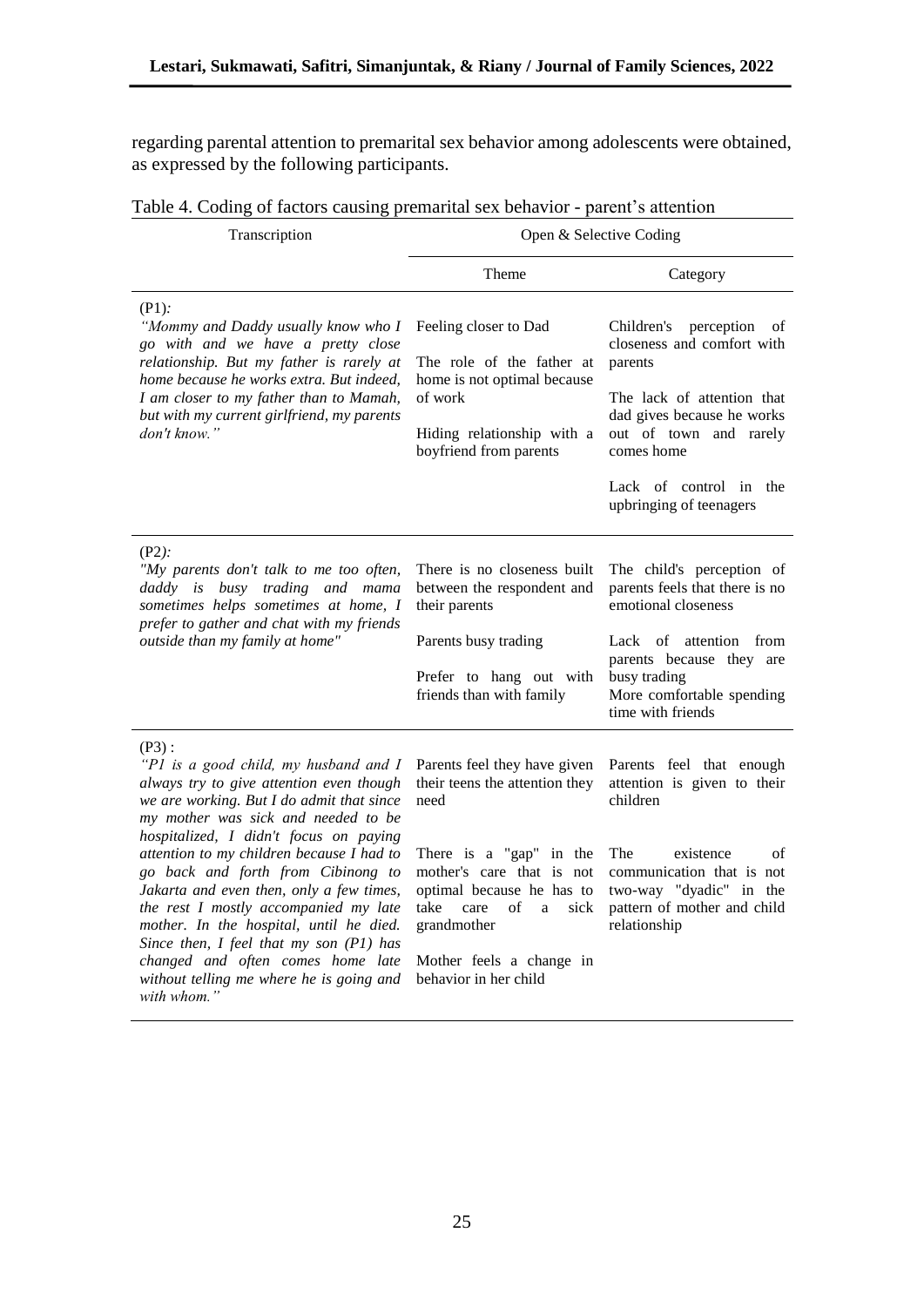| <b>Transcription</b>                                                                                                                                                                                                                                                                                                                                                      | Open & Selective Coding             |                                                                                                                                |
|---------------------------------------------------------------------------------------------------------------------------------------------------------------------------------------------------------------------------------------------------------------------------------------------------------------------------------------------------------------------------|-------------------------------------|--------------------------------------------------------------------------------------------------------------------------------|
|                                                                                                                                                                                                                                                                                                                                                                           | Theme                               | Category                                                                                                                       |
| $(P4)$ :<br><i>In my opinion, we (parents) are quite</i> Parents feel close to their Parents feel that enough<br>close to our children even though we are<br>busy trading, but yes, teenagers are happy<br>to hang out with their friends rather than<br>at home. Maybe he is too late at home, but association to their children<br>we like to talk too, but not often." | children<br>Giving<br>freedom<br>of | attention is given to their<br>children<br>Provide freedom<br>without<br>restrictions and rules and<br>attention from parents. |

Table 4. Coding of factors causing premarital sex behavior - parent's attention (cont...)

The expression conveyed by P1 shows that the participant is close to his parents but relatively closed with his current girlfriend when doing premarital sex. In contrast to P2, who is not close to his parents because her parents are busy working, she is closer to her friends. P3 revealed that the attention given to their children was reduced, which causes changes in children's attitudes towards their parents, and they often come home late without notifying their parents. It is different from P3, who was initially close to the child and then felt less close because of the parent's lack of attention. P4 feels that she is pretty close to his children even though she is busy and understands that teenagers prefer to hang out with friends their age.

## *Impact of Technology*

Based on the information provided by the four participants, it can be concluded that technology without commitment and rules from parents will be easily misused for activities that teenagers should not get. Easily accessible harmful content provides knowledge of "sex," which is not accompanied by responsibility and moral reasoning through discussions with parents. This is a trigger for teenagers to take shortcuts in understanding the meaning of "sex easily." The results of the interview regarding the impact of technology on premarital sexual behavior as revealed by the participants are:

| Transcription                                                                                                                                                                                        | Open & Selective Coding                                                                                                                 |                                                                                                                                                                      |  |
|------------------------------------------------------------------------------------------------------------------------------------------------------------------------------------------------------|-----------------------------------------------------------------------------------------------------------------------------------------|----------------------------------------------------------------------------------------------------------------------------------------------------------------------|--|
|                                                                                                                                                                                                      | Theme                                                                                                                                   | Category                                                                                                                                                             |  |
| $(P1)$ :<br>"I found out about premarital sex from<br>social media, starting from junior high<br>school together with my friends and then<br>starting to look for myself on several social<br>media" | social media since middle technology.<br>school.<br>Starting with looking for<br>info with friends and then<br>looking for it yourself. | Knowing about "sex" from The negative impact of using<br>-of<br>There is a process<br>imitating<br>from<br>the<br>environment then starting to<br>look for yourself. |  |

Table 5. Coding of factors causing premarital sex behavior - technology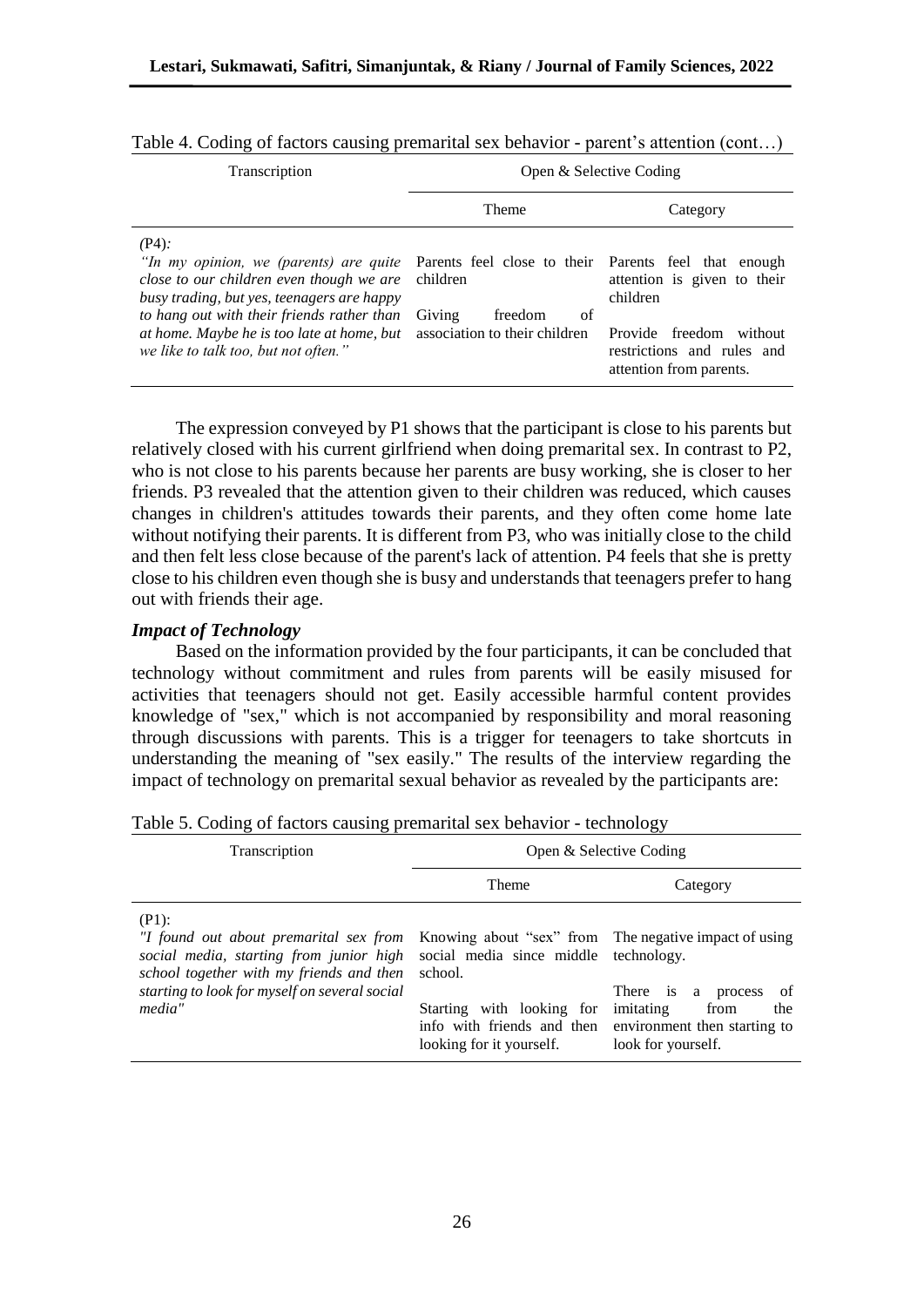| Transcription                                                                                                                                                                                                                                                                                                                                               | Open & Selective Coding                                                                                                                                                               |                                                                                                                                                            |  |
|-------------------------------------------------------------------------------------------------------------------------------------------------------------------------------------------------------------------------------------------------------------------------------------------------------------------------------------------------------------|---------------------------------------------------------------------------------------------------------------------------------------------------------------------------------------|------------------------------------------------------------------------------------------------------------------------------------------------------------|--|
|                                                                                                                                                                                                                                                                                                                                                             | Theme                                                                                                                                                                                 | Category                                                                                                                                                   |  |
| (P2): "I join a lot of WA (WhatsApp)<br>groups which provide information related<br>to accessing to adult videos (porn), and it<br>is easy to find these things (sex) through<br>social media"                                                                                                                                                              | Join an adult group on social<br>media<br>to<br>access<br>pornography.<br>Easy access to pornography<br>for<br>without<br>teens<br>supervision.                                       | The negative<br>impact of<br>technology.<br>Lack of supervision and<br>regulation from parents on<br>social media and technology.                          |  |
| $(P3)$ :<br>"It's safe now that everything is easy to<br>access, including technology. We parents<br>can't always check our children's<br>cellphones. It's just that I limit the credit,<br>but our son always has a way by trading or<br>helping us work so he can get pocket<br>money which he then buys for credit"                                      | Technology<br>makes<br>work<br>easier.<br>parental rules.<br>Children have their own way<br>to get credit.                                                                            | The positive<br>impact<br>of<br>technology.<br>Credit is limited as a form of Parental care is adjusted to<br>the times and development<br>of adolescents. |  |
| $(P4)$ :<br>"We have tried to limit the use of our<br>children's gadgets, but they can always<br>easily access negative things, we admit<br>that we don't really control what our<br>children access because their cellphones<br>are locked (locked with a password) so we<br>can't see it, if we want to see he likes to be<br>angry and leaves the house" | Parental efforts to limit the<br>use of gadgets (technology).<br>Lack of knowledge and<br>ability of parents to "block"<br>negative access.<br>Parenting more succumb to<br>children. | Parental care is adjusted to<br>the times and development<br>of adolescents.                                                                               |  |

Table 5. Coding of factors causing premarital sex behavior – technology (cont…)

P1 knew about premarital sex through social media since junior high school with friends and then started to find out independently. Not much different from P1, P2 found out about premarital sex through social media in the form of WA groups to access adult videos or porn. Parents also admit that technology and social media are straightforward to access, but parental control is still lacking for children. For example, P3 limits credit, but the child always has a way to earn extra money. While P4, using a method by limiting the use of gadgets and controlling it is still lacking because the cell phone is locked, so parents cannot arbitrarily open it.

#### *Religious Education*

Based on the interviews regarding education about religious values, does it have a relationship with premarital sexual behavior by teenagers? Participants expressed their opinions and experiences as a child up to now. From the information provided by participants, it can be seen that religious education is not carried out and applied in everyday life, only knowing and knowing (moral knowing) but not being applied (moral acting). In addition, the role of parents as the first madrasa (religious school) for their children seems to lack guidance in implementing religious education and religious values at home.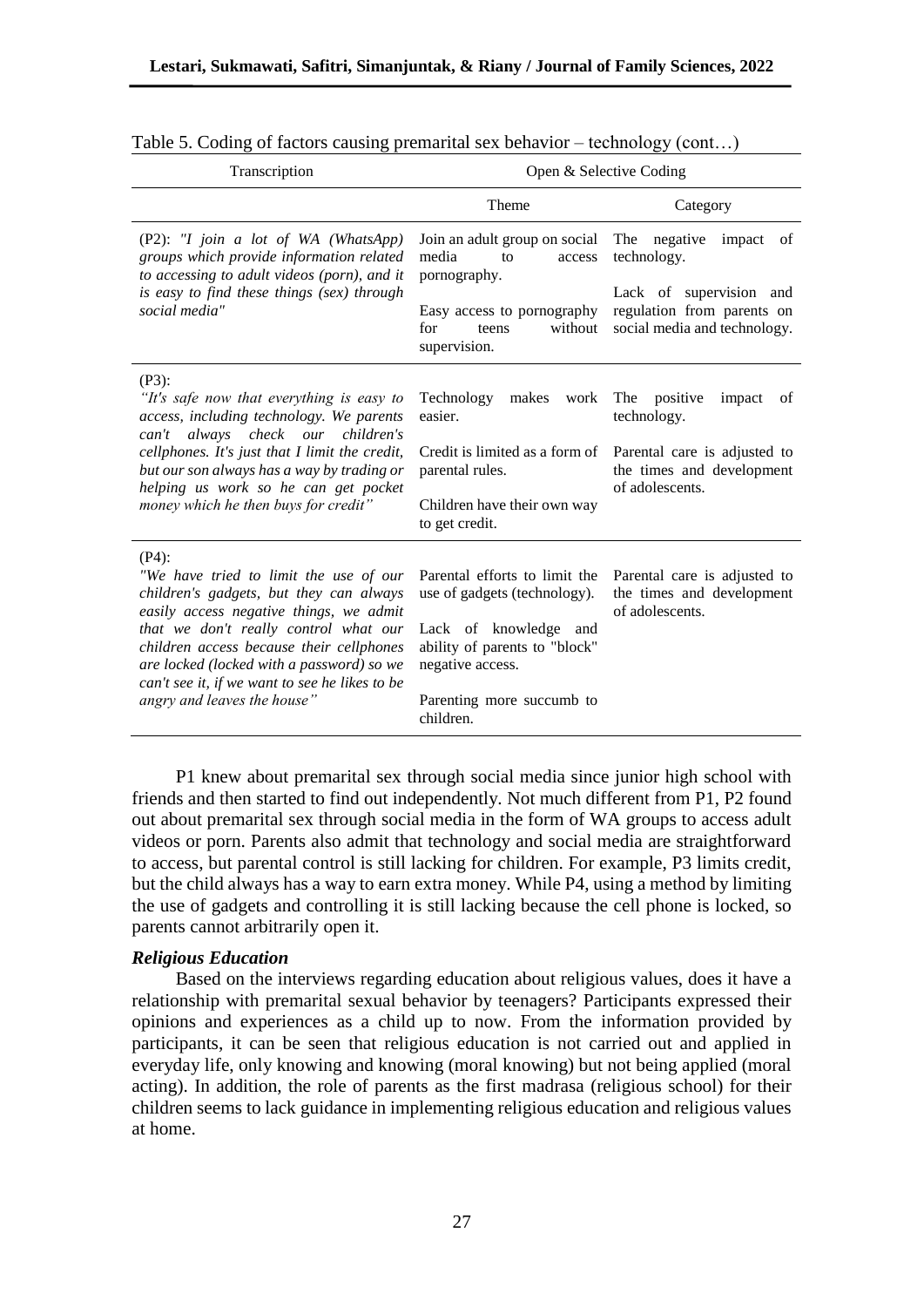| Transcription                                                                                                                                                                                                                                                                                                                                                                                                                                                                                | Open & Selective Coding                                                                                                                                                                                                                                                                      |                                                                                                                                                                                                                                |  |  |
|----------------------------------------------------------------------------------------------------------------------------------------------------------------------------------------------------------------------------------------------------------------------------------------------------------------------------------------------------------------------------------------------------------------------------------------------------------------------------------------------|----------------------------------------------------------------------------------------------------------------------------------------------------------------------------------------------------------------------------------------------------------------------------------------------|--------------------------------------------------------------------------------------------------------------------------------------------------------------------------------------------------------------------------------|--|--|
|                                                                                                                                                                                                                                                                                                                                                                                                                                                                                              | Theme                                                                                                                                                                                                                                                                                        | Category                                                                                                                                                                                                                       |  |  |
| $(P1)$ :<br>"When I was little, I didn't take<br>kindergarten classes but took Koran<br>classes at the mosque near my house, and<br>I felt happy when I was little. I also know<br>that what I did was wrong in the eyes of<br>religion. I'm sorry Even though there<br>recitation<br>activities<br>are<br>and<br>congregational prayers at school, I rarely<br>attend, and usually, I am in the canteen<br>with friends."                                                                   | religious<br>Participated<br>in<br>activities as a child.<br>Acknowledging that the act<br>committed is a sin and wrong<br>it<br>because<br>is<br>not<br>in<br>accordance with<br>religious<br>directives.<br>Rarely<br>participates<br>in<br>religious activities when he is<br>a teenager. | Moral reasoning is given<br>from an early age.<br>Moral<br>feelings<br>still<br>are<br>developing.<br>Religious education is no<br>longer a major concern.                                                                     |  |  |
| $(P2)$ :<br>"When I was little, I used to go to church<br>on Sundays and take worship classes<br>afterwards, but that was only until the 3rd<br>grade of elementary school (elementary<br>school). After that there were no more<br>worship activities that I participated in. I<br>also rarely go to church, sometimes I go<br>not because I like to come home late at<br>night and can't get up early to worship at<br>church"                                                             | Participated in<br>religious<br>activities as a child.<br>Rarely<br>participates<br>in<br>religious activities when she<br>is a teenager.                                                                                                                                                    | Instilling<br>moral knowing<br>through religious activities.<br>Religious education is no<br>longer a major concern.                                                                                                           |  |  |
| $(P3)$ :<br>"When I was little, I didn't send P1 to<br>kindergarten because there was no money,<br>the fee was only enough for a religious<br>school in the mosque, and I thought it was<br>good to introduce religion from a young<br>age. But I don't really apply the habit of<br>reciting the Quran and praying in<br>congregation, if now (teenagers) there are<br>no other activities besides school, we don't<br>have any money for that. And his prayers<br>are really lazy lately." | Lack of funds makes parents<br>choose to send their children<br>to religious schools (ngaji) in<br>mosques<br>The habit of worship the child<br>has acquired is not continued<br>at home.<br>Currently,<br>there<br>are<br>children follow                                                   | Inadequate<br>economic<br>conditions<br>Parenting does not apply<br>moral feeling and<br>moral<br>acting in daily application<br>no Lack of supervision and<br>religious activities that their provision of faith for children |  |  |
| $(P4)$ :<br>"Since childhood, P2 is very happy when<br>we invite us to church for worship and join<br>worship classes together, but nowadays<br>she likes it or not if we invite us to worship<br>to church, there are reasons"                                                                                                                                                                                                                                                              | When I was little, my parents<br>always invited their children<br>to worship in church<br>Religious activities in the<br>church are no longer carried<br>out for various reasons given<br>by children                                                                                        | Parents<br>moral<br>teach<br>education through religious<br>activities<br>Lack of supervision and<br>provision of faith for children                                                                                           |  |  |

|  | Table 6. Coding of factors causing premarital sex behavior - religious education |  |  |
|--|----------------------------------------------------------------------------------|--|--|
|  |                                                                                  |  |  |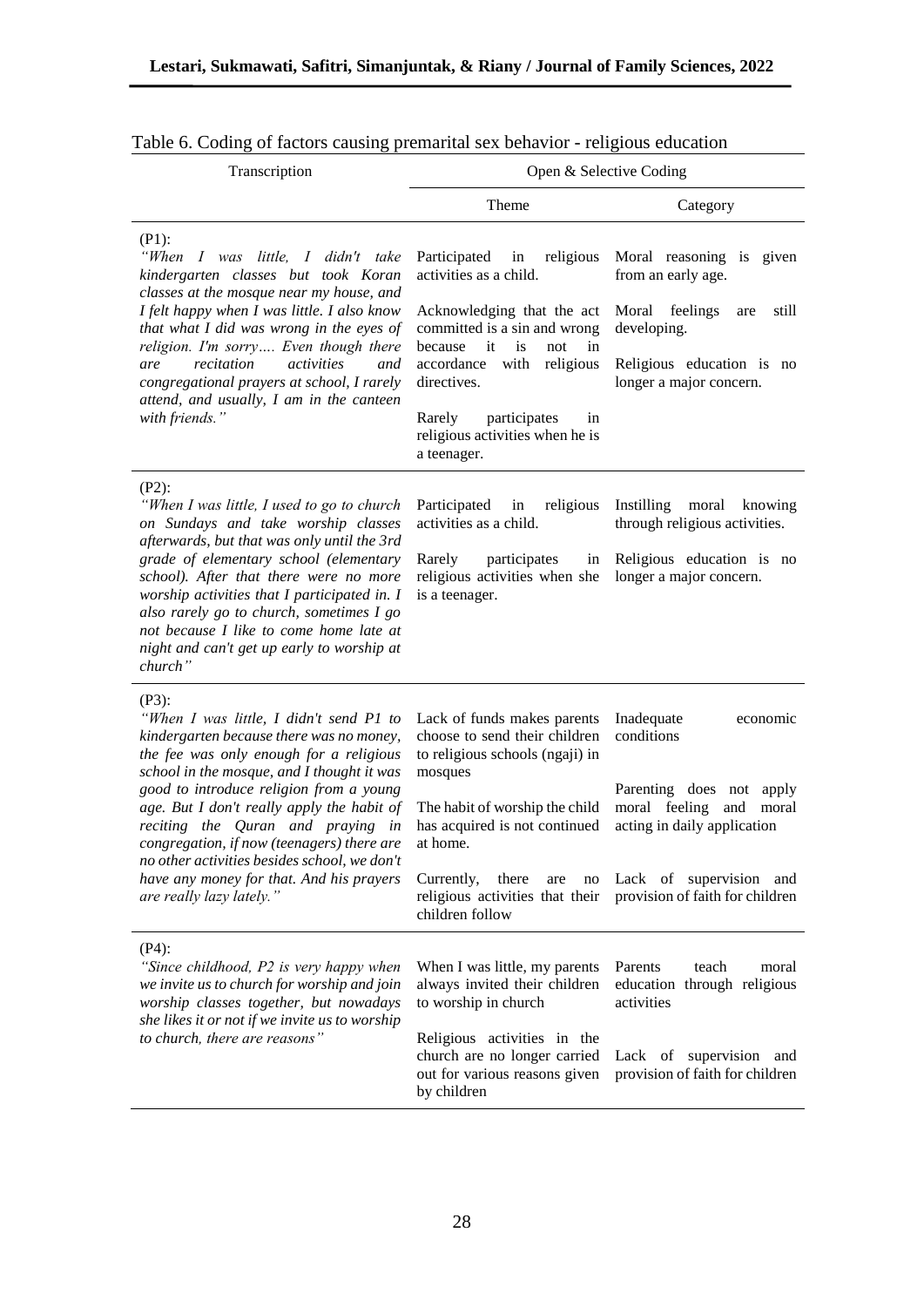P1's childhood received religious instruction, but he rarely participates in religious activities at school. Likewise, with P2, when she was a child, she participated in religious activities, but she has rarely participated in religious activities since the 3rd grade of elementary school. P3 admits that P1 learns the Koran in the mosque. Still, this habit is not applied in the family or at home, so it is only limited to knowledge without any application at home, and the bigger, the lazier to carry out worship. Not much different from P3, P4 also revealed that P2 is getting more difficult to invite to participate in religious activities at church.

# **Impact of Premarital Sex Behavior Premarital**

Sex even changes Change of partner (free sex) causes disgrace and disturbs the peace of life further. For that, teenagers should know the dangers and recognize the dangers of premarital relationships and free sex before they are done. Premarital sex and free sex, especially among teenagers, are perilous for mental (psychic), physical, and future development. Some of the main dangers of premarital sexual behavior among adolescents include creating bad memories, pregnancy; abortion and infanticide; Spread of disease; and addiction. The results of interviews that the author has conducted relating to the various impacts that arise from premarital sex behavior among adolescents are as follows:

| Transcription                                                                                                                                                                               | Open & Selective Coding                                                    |                                                              |  |
|---------------------------------------------------------------------------------------------------------------------------------------------------------------------------------------------|----------------------------------------------------------------------------|--------------------------------------------------------------|--|
|                                                                                                                                                                                             | Theme                                                                      | Category                                                     |  |
| $(P1)$ :<br>"I have felt a lot of impacts, ma'am, ranging<br>from shame, anxiety because of fear of<br>getting pregnant, worrying about not<br>having a future, and not being trusted again | Negative emotions dominate,<br>especially shame and high<br>anxiety        | emotions<br>Negative<br>dominate<br>Understanding the impact |  |
| with the family if you go out alone. To this<br>day, I still remember my mistakes and it's<br>hard to make amends"                                                                          | Regret the actions that make<br>the family disappointed and<br>embarrassed | of premarital sex                                            |  |
| $(P2)$ :<br>"The impact is a shame and unhealthy, and<br>women are also ashamed of their friends<br>and family"                                                                             | Negative emotions dominate,<br>especially shame and high<br>anxiety        | emotions<br>Negative<br>dominate                             |  |
| $(P3)$ :<br>"The impact for us is that we are now<br>stricter in monitoring P1 and becoming<br>closer to P1. Because actually, AA is a good                                                 | Doing<br>introspection,<br>especially caring for children                  | Changes<br>in<br>parenting<br>attitudes towards children     |  |
| boy, he has never disappointed me, and this<br>is the first time I have let him down. We are<br>ashamed as parents, but fortunately, this<br>was quickly discovered, unlike his cousin      | Negative emotions dominate,<br>especially shame and high<br>anxiety        | Negative<br>emotions<br>dominate                             |  |
| who got pregnant when he was still in 3rd<br>grade of junior high school"                                                                                                                   | Worries<br>about<br>pregnancy<br>outside of marriage                       | Understanding<br>the<br>bad<br>effects of premarital sex     |  |

# Table 7. Coding of Impact premarital sex behavior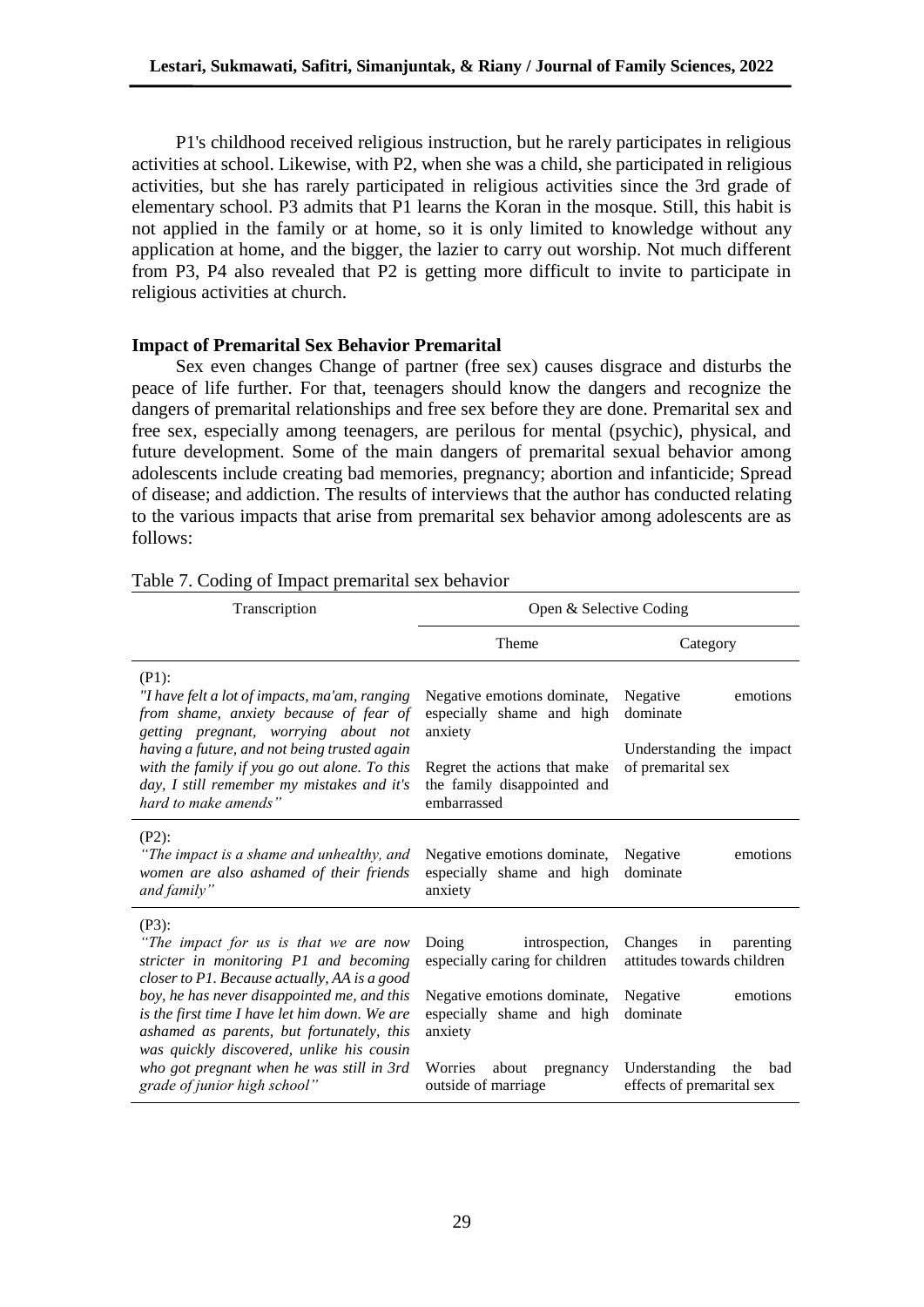| Transcription                                                                                                                                                                                                                                                                                   | Open & Selective Coding |                                      |  |
|-------------------------------------------------------------------------------------------------------------------------------------------------------------------------------------------------------------------------------------------------------------------------------------------------|-------------------------|--------------------------------------|--|
|                                                                                                                                                                                                                                                                                                 | Theme                   | Category                             |  |
| $(P4)$ :<br>"Must be disappointed, ma'am, no parent Negative emotions dominate,<br>wants their child to have this behavior<br>(premarital and free sex). Shame also with disappointment with children<br>family and neighbors if things happen that<br>are not desirable (pregnancy, abortion)" | especially<br>shame     | emotions<br>Negative<br>and dominate |  |

## Table 7. Coding of Impact premarital sex behavior (cont…)

# **Efforts to Prevent Premarital Sexual Behavior**

Based on interview data about what efforts can be made to prevent premarital sexual behavior and leave deviant acts based on religion and social norms, the following are the results of the four participants:

|  |  |  | Table 8. Coding of efforts to prevent premarital sexual behavior |  |  |  |  |
|--|--|--|------------------------------------------------------------------|--|--|--|--|
|--|--|--|------------------------------------------------------------------|--|--|--|--|

| Transcription                                                                                                                                                                                                                                        | Open & Selective Coding                                                                                             |                                                                                             |  |  |
|------------------------------------------------------------------------------------------------------------------------------------------------------------------------------------------------------------------------------------------------------|---------------------------------------------------------------------------------------------------------------------|---------------------------------------------------------------------------------------------|--|--|
|                                                                                                                                                                                                                                                      | Theme                                                                                                               | Category                                                                                    |  |  |
| $(P1)$ :<br>"Always be close to family and worship<br>to strengthen faith and learn from<br>existing mistakes so as not to repeat the<br>same mistakes"                                                                                              | Back to the family to get Back with family<br>love and affection<br>Promise not to repeat the Promise not to repeat |                                                                                             |  |  |
|                                                                                                                                                                                                                                                      | same mistake                                                                                                        |                                                                                             |  |  |
| $(P2)$ :<br>"Not"<br><i>joining the wrong friends,</i><br>participating in religious activities and<br>no longer looking for it on social media"                                                                                                     | Avoid promiscuity and do<br>not join misleading social<br>media groups                                              | Avoid promiscuity<br>Avoid promiscuity through<br>social media                              |  |  |
|                                                                                                                                                                                                                                                      | Back to religious activities                                                                                        | religious<br>Return<br>to<br>activities to strengthen faith                                 |  |  |
| $(P3)$ :<br>"We will always monitor P1 by bringing<br>us closer to Allah SWT and always<br>paying attention so that he $(PI)$ does not<br>seek attention out there"                                                                                  | Back to remembering God<br>Paying<br>attention<br>to<br>children                                                    | Return<br>religious<br>to<br>activities to strengthen faith<br>Paying attention to children |  |  |
| $(P4)$ :<br>"Back home with family again, I don't<br>often spend time outside with friends who<br>have a bad influence. Participate in<br>religious activities or help parents trade<br>so that they do not easily think in a<br>negative direction" | Back to family<br>Stay away from friends<br>who are a bad influence                                                 | Back to family<br>Avoid<br>unhealthy<br>friendships and<br>lead to<br>negative things       |  |  |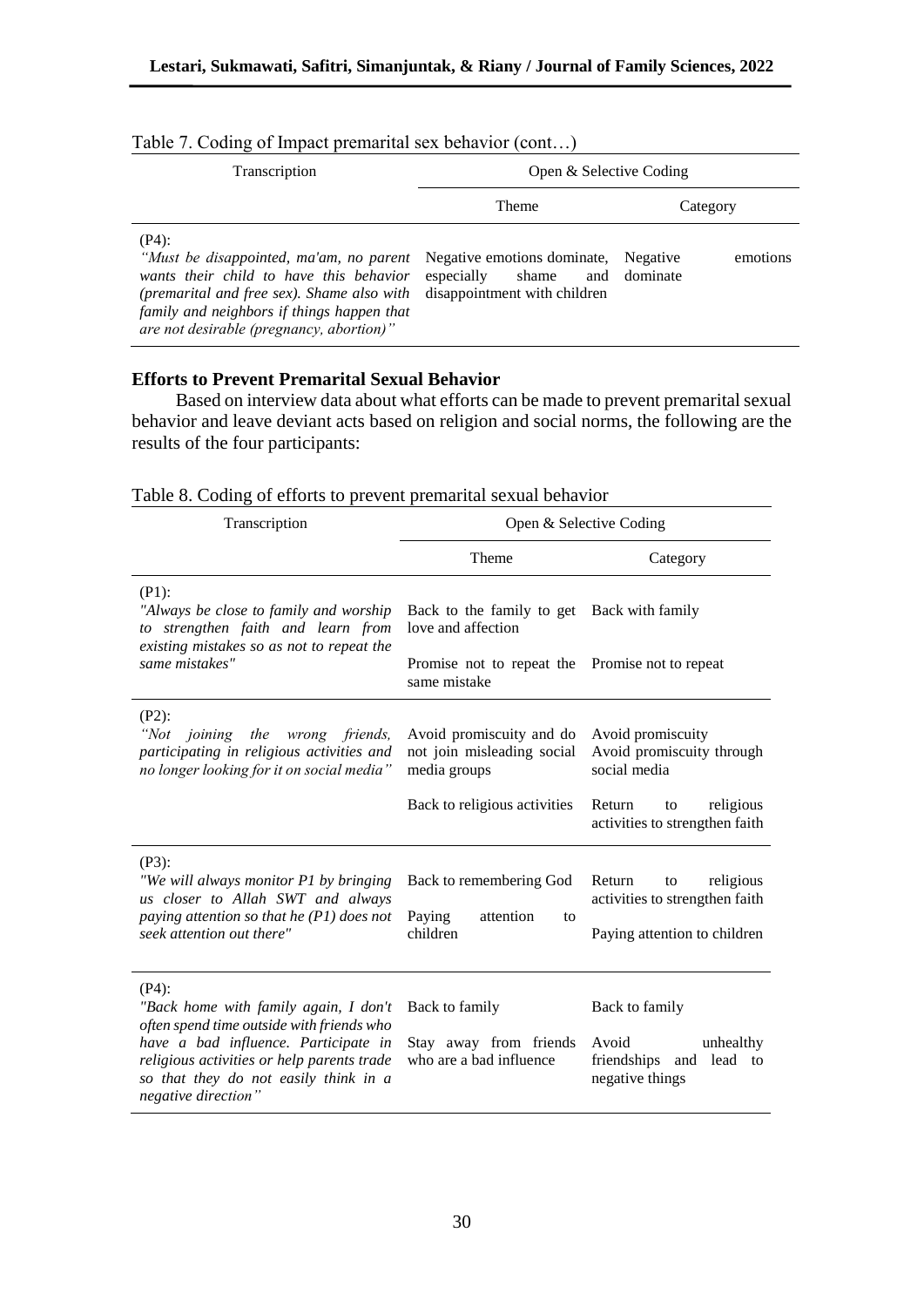P1 believes that efforts to prevent sexual behavior premarital are closer to family and religion. Meanwhile, P2 argues that efforts that can be made to prevent premarital sexual behavior are to avoid bad friends, approach religion, and not access it on social media. From parents' point of view, namely P3 and P4, the opinion that efforts can be made to prevent premarital sexual behavior is to draw closer to Allah and give more attention to children.

#### **Discussion**

Premarital sex is a taboo subject in Indonesian society. Knowledge related to premarital sex is very important, especially for teenagers, because teenagers are curious. Based on the study results, the knowledge of premarital sex possessed by adolescents and their parents has a slightly different point of view. Djamba (2013) defines premarital sex as a sexual activity carried out by individuals before marriage. Adolescents who have better knowledge of premarital sex are less likely to engage in premarital sex (Kirby, Laris, & Rolleri, 2007). In this adolescent period, Rahardjo et al. (2017) explained that the number of first sexual relations was carried out in adolescence until college. Sexual relations carried out by adolescents are more concerned with the use of contraceptives (Rahyani, Utarini, Wilopo & Hakimi, 2017).

Regarding teenagers' attitudes towards premarital sex, there are personal and social aspects. In this study, adolescents engage in premarital sex for mutual love and consider premarital sex as a form of love for their partner. This illustrates personal acceptance of premarital sex (Pricylia, 2012). In contrast, social attitudes are attitudes that occur because of social norms and rules in society. This behavior is reflected in respondents whose attitude is that they accept premarital sexual behavior but the social environment in society forbids and even considers sin so that respondents adjust their attitudes to the attitudes expected by their social environment (Anggiani, Hernawaty, & Widianti, 2020). In general, the environment expects someone who achieves a higher level of moral reasoning to exhibit higher moral behavior. Kohlberg (1976), states that high moral reasoning is needed in acting morally in a good way. One cannot follow moral principles if one does not understand or believe in them. The moral stage is not the only determinant of moral behavior, but there are other factors such as social agreement, perception of risk, and interest inequality but Kohlberg believes that the moral stage is a good predictor of behavior (Pricylia, 2012).

Sexual behavior can be defined as behavior driven by a sexual desire both with the opposite sex (Blanc & Way, 1998). This behavior varies from feelings of attraction to dating, making out, and having sex (Amrillah, 2006). Premarital sex behavior among adolescents in this study found that adolescents had premarital sex in calm conditions, without anyone, and did so without safety. These findings align with the research conducted by Mangando et al. (2014) which explains that adolescents tend to have sexual relations with their partners without using safety devices in their friends' boarding houses, homes, and other quiet places. A quiet place will make teenagers engage in deviant behavior, such as sex (Setiabudi et al., 2021).

After having sexual intercourse, teenagers feel afraid and worried about the possibility of pregnancy. In line with Sari and Taviv's (2010) findings, immediately after having sexual relations outside of marriage, adolescents feel ashamed, afraid of getting pregnant, afraid of being found out by others, and feeling guilty. These feelings will usually continue to be felt by teenagers after having sex. In addition, teenagers do not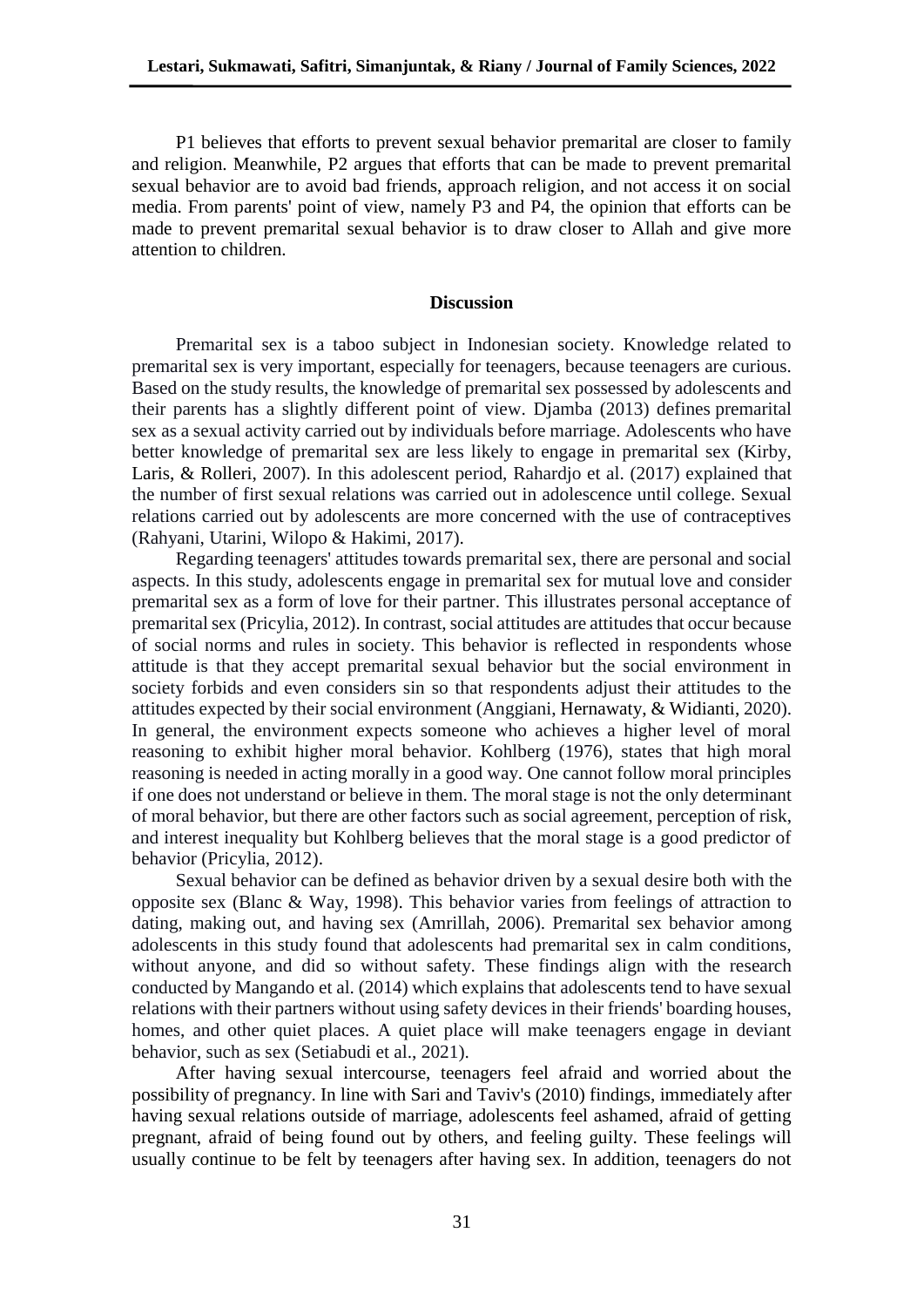remember the first time they had sex because every time they changed partners, they would continue to have premarital sex, whether with safety devices or not. The results of Sari and Taviv's (2010) research also explained that even though the awareness of sin and want to stop such a relationship continues to emerge, teenagers feel that they have given up everything to continue their premarital sexual behavior. Therefore, it is important to develop religious attitudes in adolescents because religiosity is also one of the factors related to sexual behavior (Migiana & Desiningrum, 2015). Religion will form a certain set of morals and beliefs in a person. Good religious appreciation tends to display behavior that follows norms and always tries to internalize religious teachings in their daily behavior (Puspitasari, 2006).

In this study, factors causing premarital sexual behavior include attention from parents, technological advances, peer influence, and religious understanding. Teenagers feel that they still have gaps in communicating with their parents so that many things are covered up, including related to partners who have premarital sex with them. Sari and Taviv's (2010) explained that parent-adolescent communication has a significant relationship with adolescent sexual behavior. Furthermore, Fitrian et al. (2019) explained that parents do not provide sexuality education to their teenagers and still consider it taboo to talk about sex. Advances in technology without commitment and rules from parents will be easily diverted for activities that teenagers should not get. Due to a large amount of untrue sexuality information, it is necessary to formulate their sexuality education to clearly distinguish between sexuality education which includes religious values and sexuality education which is secular or not based on religious values.

In this study, adolescents admitted that they received sex-related information from social media and had access to pornographic sites from these media. This is in line with Lubis (2017), the internet technology is the most widely used medium for disseminating pornography. Furthermore, adolescents exposed to pornography are more likely to have risky sexual behavior (premarital sex) than adolescents who are slightly exposed to pornography. The results of the research Mahmudah et al. (2016) also found that risky sexual behavior is more common in adolescents who get high exposure from sexual information sources. Migiana and Desiningrum (2015) explain that the widespread circulation of pornographic videos and the ease of internet access about sex makes it easier for teenagers to get information about sexuality. It was also explained that teenagers accustomed to viewing pornography will easily engage in premarital sexual relations and can become victims or perpetrators of sexual violence. Purnama (2020) explained that before having premarital sex, teenagers are often invited to watch pornographic films by their partners. Sari and Taviv's (2010) findings also show that the frequency of exposure to pornographic media in adolescents is related to adolescent sexual behavior. In this study, young men admitted to having premarital sex because pornographic media influenced them.

Peers are also a factor in adolescent premarital sexual behavior. Sexual behavior of close friends is the most dominant factor influencing premarital sexual behavior (Azinar, 2013). Sari and Taviv's (2010) explained that premarital sex is commonplace and has become a habit of their friends so that teenagers feel that premarital sex behavior that they do with their partners is normal. This is supported by the results of Migiana  $\&$ Desiningrum (2015) which explains that teenagers' friendship circles have considered sexual relations as normal because their friends also have premarital sex.

The impact of premarital sexual behavior felt by teenagers includes causing disgrace, disturbing the peace of life, worrying about not having a future, and much more.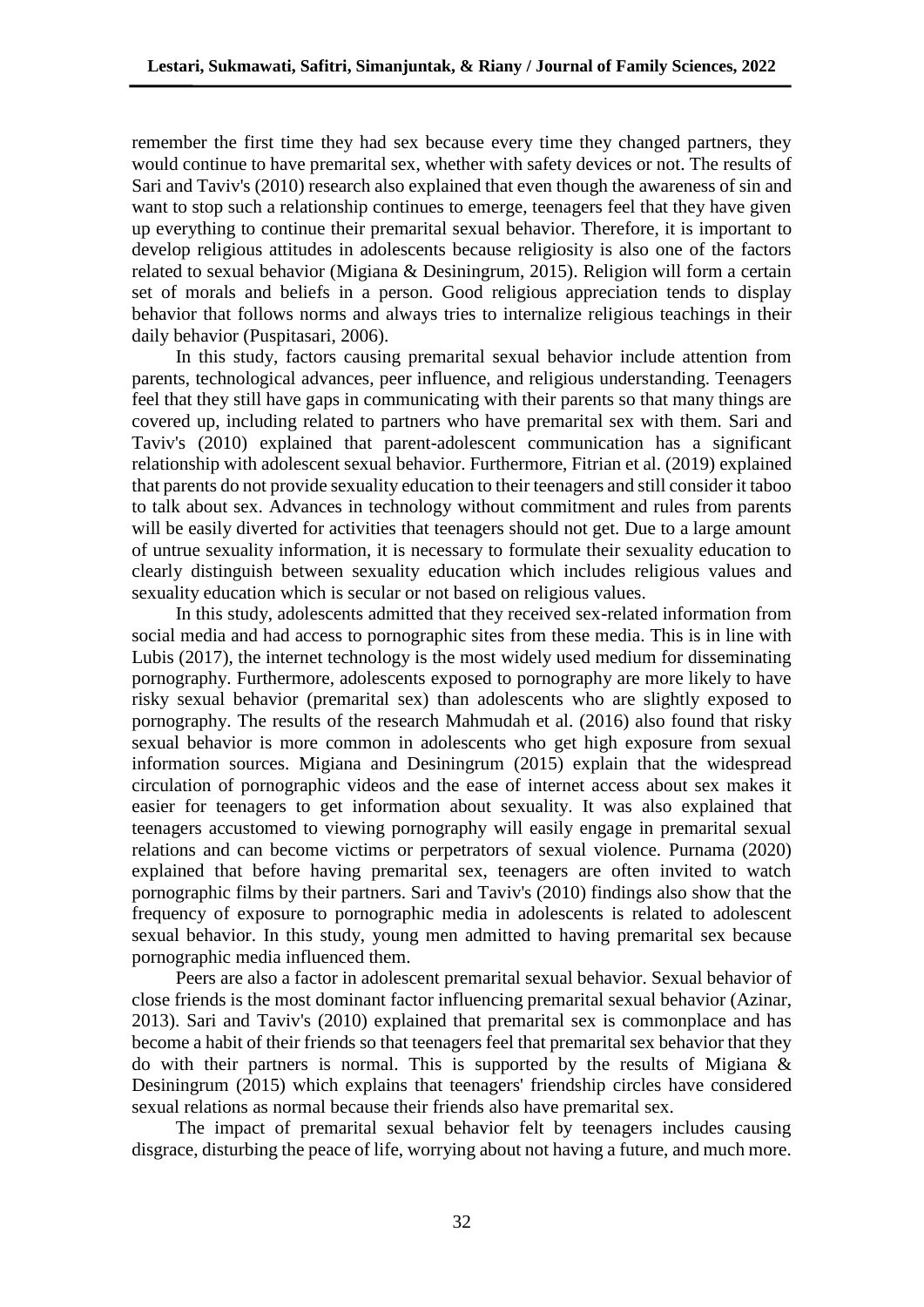These findings align with Migiana and Desiningrum (2015) research that adolescents' impact after engaging in premarital sex is addiction, even though they feel disturbed and distance themselves from God. Widyastuti (2009) added that free sex could make teenagers pregnant out of wedlock, drop out of school, early marriage, unwanted pregnancy, abortion, and death.

Limitations in this study are in terms of research participants. Participants in this study only included teenagers and their parents, so it was not comprehensive because it did not examine from the point of view of other parties such as teachers or the government. In addition, the lack of methods used to explain more deeply the phenomenon of adolescent premarital sexual behavior so that it can only be explored from the results of in-depth interviews and observations.

## **Conclusion and Recommendation**

## **Conclusion**

Adolescents and their parents have sufficient knowledge regarding premarital sexual behavior but have different perspectives in interpreting it. In attitude, teenagers who have had premarital sex argue that their behavior is a form of love for their partner, so it is difficult to refuse when invited to have premarital sex. However, teenagers feel sorry after doing this and worry about getting pregnant.

Factors that cause the emergence of premarital sexual behavior in adolescents are the failure of roles, functions, and family duties that trigger adolescents to behave freely and even violate norms. In addition, the lack of moral and character education and the influence of social media are also factors that cause this premarital sex behavior. Two efforts can prevent premarital sexual behavior, namely internal and external. Internally, which must instill in oneself the importance of maintaining religious, family and social norms and growing (self-control) self-control and self-esteem. Externally, support from family (parents) is very important, namely by applying positive discipline given with love and affection, creating a religious and stable living environment. In addition, from friends who have positive activities and can advise teenagers.

#### **Recommendation**

This study shows that the factors that cause adolescents to have premarital sex are lack of attention from parents, low moral education and character of adolescents, environmental influences, and social media influence. Therefore, parents need to give more attention and supervision to teenagers in associating with their environment. Furthermore, teenagers need to be aware of their responsibilities as the nation's successors and fortify themselves by deepening their religious knowledge and seeking a positive environment. Future research recommends carrying out additional methods such as reviewing documents from various sources and Focus Group Discussions (FGD) to enrich the information on this topic.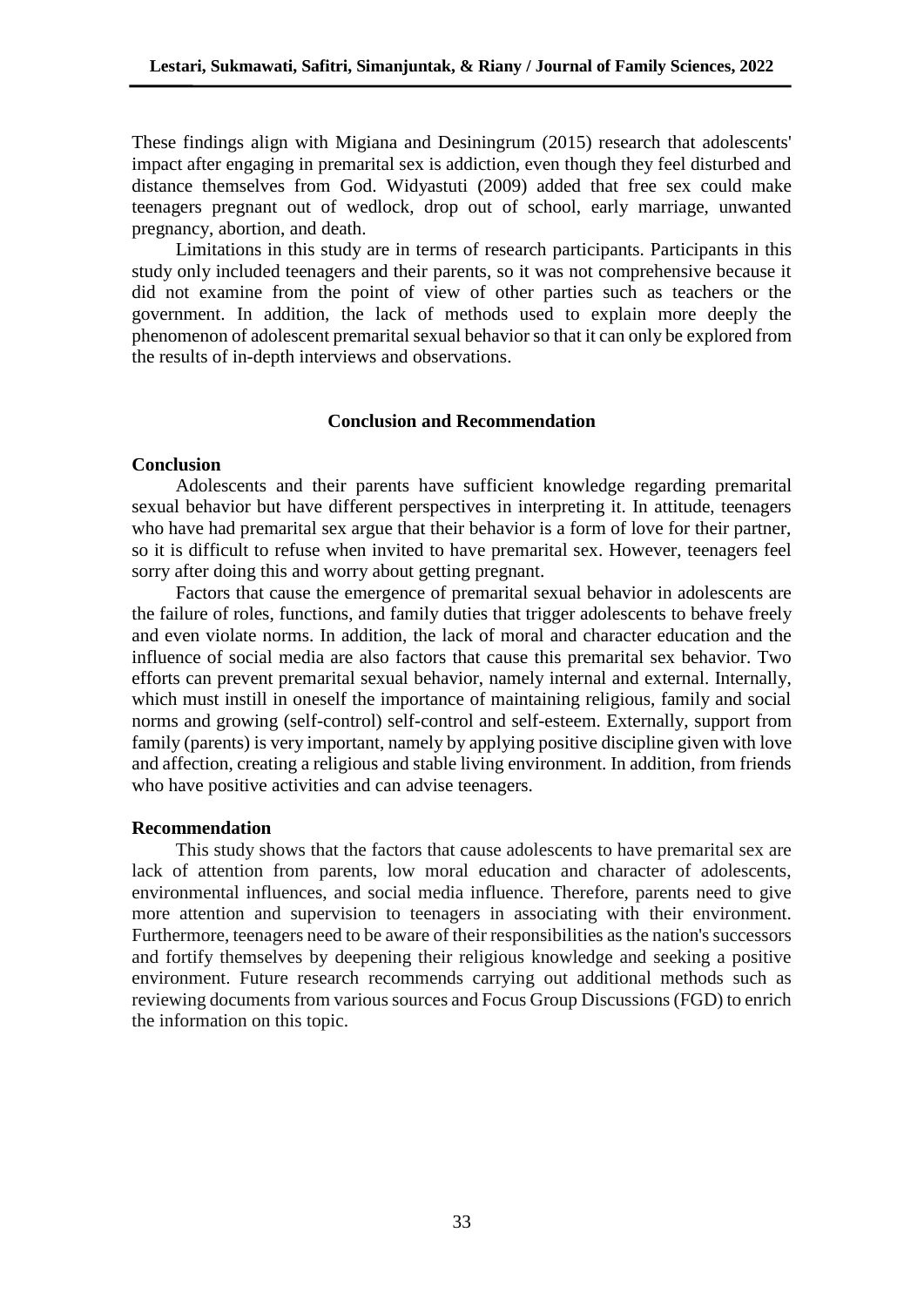#### **References**

- Amrillah. (2006). *Perilaku Seksual Wabal ditinjau dari Kualitas Komunikasi Orang Tua-Anak tentang Seksualitas*. UMS Surakarta.
- Anggiani, V., Hernawaty, T., & Widianti, E. (2020). Adolescent attitudes towards premarital sexual behavior (Sikap remaja terhadap perilaku seks pranikah). *Jurnal Keperawatan Jiwa*, *8*(4), 411–420. https://doi.org/10.26714/jkj.8.4.2020.411-420
- Azinar, M. (2013). Premarital sexual behavior is risky for unwanted pregnancy (Perilaku seksual pranikah berisiko terhadap kehamilan tidak diinginkan). *KEMAS: Jurnal Kesehatan Masyarakat*, *8*(2). https://doi.org/10.15294/kemas.v8i2.2639
- BKKBN. (2018). Survei demografi kesehatan Indonesia 2017: Kesehatan reproduksi remaja. *Demographic and Health Survey (DHS)*.
- Blanc, A. K., & Way, A. A. (1998). Sexual behavior and contraceptive knowledge and use among adolescents in developing countries. *Studies in Family Planning*, *29*(2), 106–116. Retrieved from https://pubmed.ncbi.nlm.nih.gov/9664626/
- Bourgeois, P., & Wolfish, M. (1994). *Changes in You and Me: a Book aboutPuberty, Mostly for Girls*. USA: Andrews And McMeel.
- Djamba, Y. (2013). *Sexual Practices in Africa. International Handbook on The Demography of Sexuality Dordrecht (A.K. Bauml)*. New York: Springer New York LLC.
- Fitrian, H., Suwarni, L., & Hernawan, A. D. (2019). Determinants of adolescent premarital sex behavior in Pontianak City in 2019 (Determinan perilaku seks pranikah remaja di Kota Pontianak tahun 2019). *Jurnal Vokasi Kesehatan*, *5*(2), 107–114.
- Ghony, M. D., & Almanshur, F. (2014). *Metodologi Penelitian Kualitatif*. Jakarta: AR-RUZZ Media.
- Gunawan, I. (2013). *Metode Penelitian Kualitatif. Teori dan Praktek*. Jakarta: Bumi Aksara.
- Herawati, Y., & Marlina, L. (2007). Relationship of knowledge about sexually transmitted diseases with adolescent sexual behavior (Hubungan pengetahuan tentang penyakit menular seksual dengan perilaku seksual remaja). *Sehat Masada Jurnal Penelitian Kesehatan Dharma Husada*, *1(1)*, 55–64.
- Indrijati, H. (2017). Internet use and adolescent premarital sexual behavior (Penggunaan internet dan perilaku seksual pranikah remaja). *Prosiding Temu Ilmiah Nasional X Ikatan Psikologi Perkembangan Indonesia*, *1*, 44-51. Retrieved from http://jurnal.unissula.ac.id/index.php/ippi/article/view/2178/1641
- Kesetyaningsih, T., Ana, M., & Sri, S. (2015). Knowledge about sexually transmitted diseases, attitudes and free sex behavior in Islamic and Public High School students in Yogyakarta (Pengetahuan tentang penyakit menular seksual , sikap dan perilaku seks bebas pada siswa Sekolah Menengah Atas Islam dan Umum di Yogyakarta). *Mutiara Medika*, *15*(2), 116–123. https://doi.org/10.18196/mmjkk.v15i2.3758
- Kirby, D. B., Laris, B. A., & Rolleri, L. A. (2007). Sex and HIV education programs: their impact on sexual behaviors of young people throughout the world. *Journal of Adolescent Health*, *40*(3), 206–217. https://doi.org/10.1016/j.jadohealth.2006.11.143
- Kohlberg, L. (1976). Moral stages and moralization: The cognitive-developmental approach. *In T. Lickona (Ed.), Moral Development and Behavior: Theory and Research and Social Issues*, 31-53. New York, NY: Holt, Rienhart, and Winston.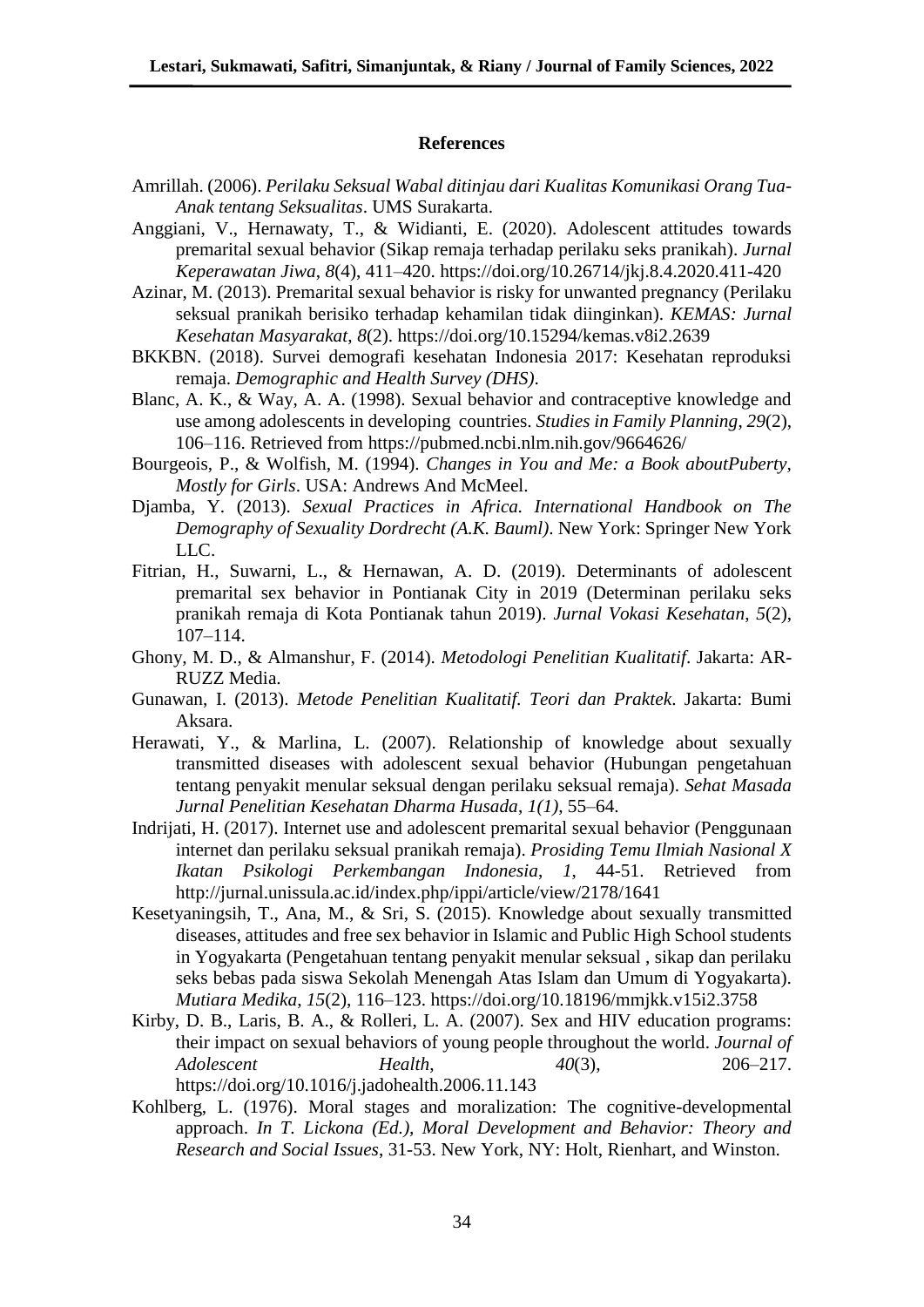- Lickona, T. (1976). *Moral Development and Behavior: Theory, Research, and Social Issues.*
- Lickona, T. (1978). Moral development and moral education. In *Knowledge and development* (pp. 21–74). Springer.
- Lubis, D. P. U. (2017). The role of peers and exposure to pornographic media on adolescent sexual behavior at the Yogyakarta Health Sciences College (Peran teman sebaya dan paparan media pornografi terhadap perilaku seksual remaja di Sekolah Tinggi Ilmu Kesehatan Yogyakarta). *Jurnal Kesehatan Samodra Ilmu*, *8*(1), 47–54. Retrieved from https://stikes-yogyakarta.ejournal.id/JKSI/article/view/65
- Mahmudah, M., Yaunin, Y., & Lestari, Y. (2016). Factors associated with adolescent sexual behavior in Padang City (Faktor-faktor yang berhubungan dengan perilaku seksual remaja di Kota Padang). *Jurnal Kesehatan Andalas*, *5*(2), 448–455. https://doi.org/10.25077/jka.v5i2.538
- Mangando, E., Lampus, B., Siagian, I., Kandou, G., Pandelaki, A., & Kaunang, W. (2014). The relationship between knowledge and attitudes of adolescents with premarital sex in Class Xi students at SMK Negeri 2 Manado (Hubungan antara pengetahuan dan sikap remaja dengan tindakan seks pranikah pada siswa Kelas Xi di SMK Negeri 2 Manado). *Jurnal Kedokteran Komunitas dan Tropik*, *2*(1), 37–43. Retrieved from the state of  $\sim$

https://ejournal.unsrat.ac.id/index.php/JKKT/article/view/4635/4163

- Migiana, F. D., & Desiningrum, D. R. (2015). Premarital sex for adolescents: a phenomenological study of adolescents who have premarital sex (Seks pranikah bagi remaja: studi fenomenologis pada remaja yang melakukan hubungan seksual pranikah). *Empati*, *4*(1), 88–93. Retrieved from https://ejournal3.undip.ac.id/index.php/empati/article/view/13122
- Moleong, L. J. (2019). *Metodologi Penelitian Kualitatif (Edisi Revisi)*. Jakarta: PT. Remaja Rosda Karya
- Mulyadi, M. (2018). Tingkah Laku Remaja dan Permasalahannya. *Al-Taujih*. Retrieved from https://ejournal.uinib.ac.id/jurnal/index.php/attaujih/article/view/509
- Ningrum, D. (2015). Moral decline among adolescents: a study on parenting styles and etiquette teaching (Kemerosotan moral di kalangan remaja: sebuah penelitian mengenai *parenting styles* dan pengajaran adab). *Values Innovation Perfection, 37*(82), 18-30. Retrieved from https://journal.uii.ac.id/Unisia/article/view/10491
- Pricylia, A. (2012). Hubungan antara penalaran moral dengan sikap terhadap perilaku seks pranikah pada remaja putri (Skripsi). Program Studi Bimbingan Konseling & Psikologi, Universitas Negeri Malang, Malang.
- Purnama, Y. (2020). Factors that cause free sex (Faktor penyebab seks bebas). *Jurnal Ilmiah Indonesia*, *5*(2), 156–163. https://doi.org/10.36418/syntax-literate.v5i2.933
- Puspitasari, F. (2006). Perkawinan usia muda: faktor-faktor pendorong dan dampaknya terhadap pola asuh keluarga (studi kasus di Desa Mandalagiri, Kecamatan Leuwisari, Kabupaten Tasikmalaya) (Skripsi). Program Studi Hukum dan Kewarganegaraan, Universitas Negeri Semarang, Semarang.
- Qomarasari, D. (2015). Hubungan antara peran keluarga, sekolah, teman sebaya, pendapatan keluarga, media informasi dan norma agama dengan perilaku seksual remaja SMA di Surakarta (Theses). Program Studi Ilmu Kesehatan Masyarakat, Universitas Sebelas Maret Surakarta, Surakarta.
- Rachman, F. M. (2014). *Islamic Teen Parenting*. Jakarta: Erlangga.